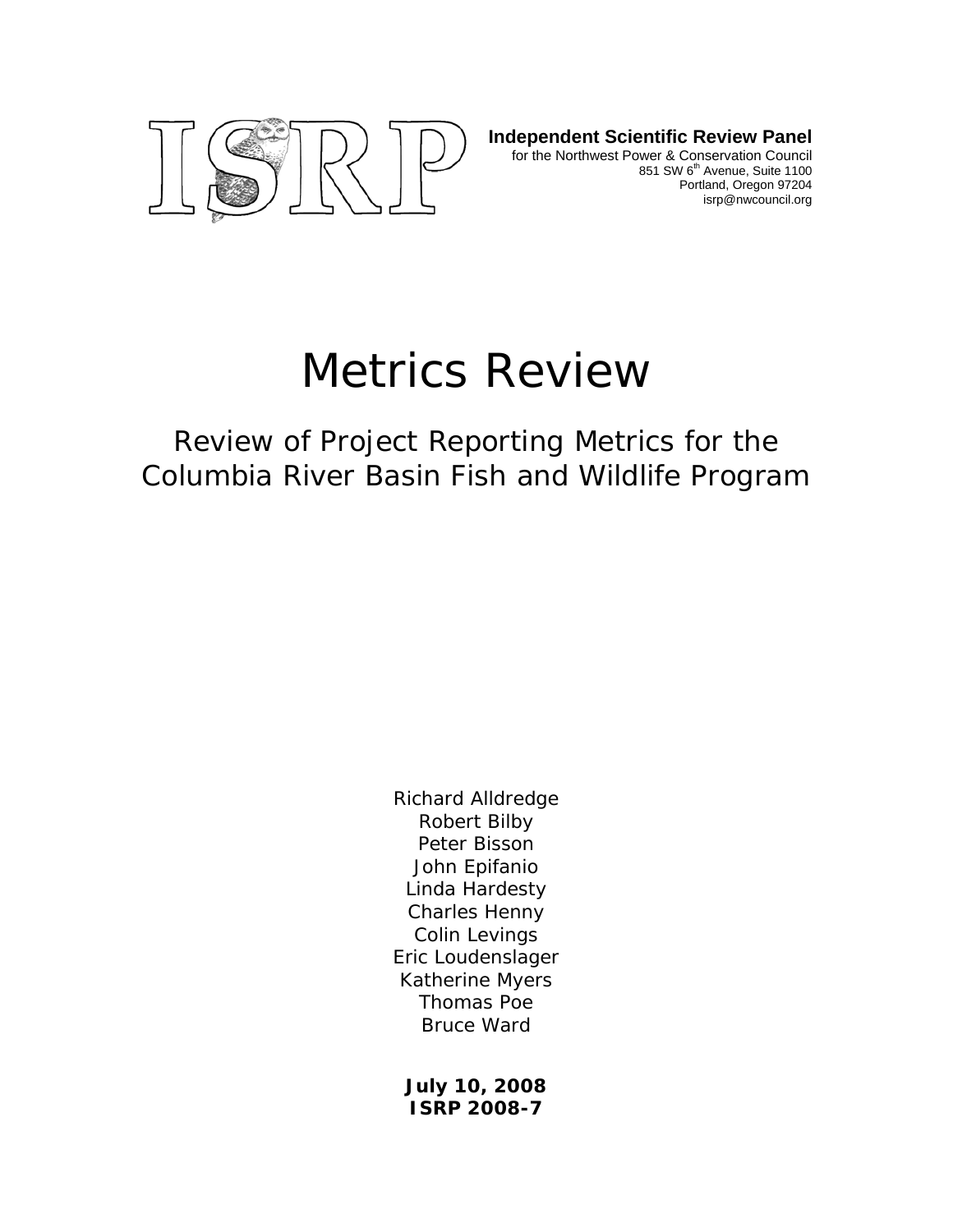# ISRP Metrics Review

| PRIORITY METRICS FOR IMPLEMENTATION MONITORING BY HABITAT PROJECT TYPE 12 |  |
|---------------------------------------------------------------------------|--|
|                                                                           |  |
|                                                                           |  |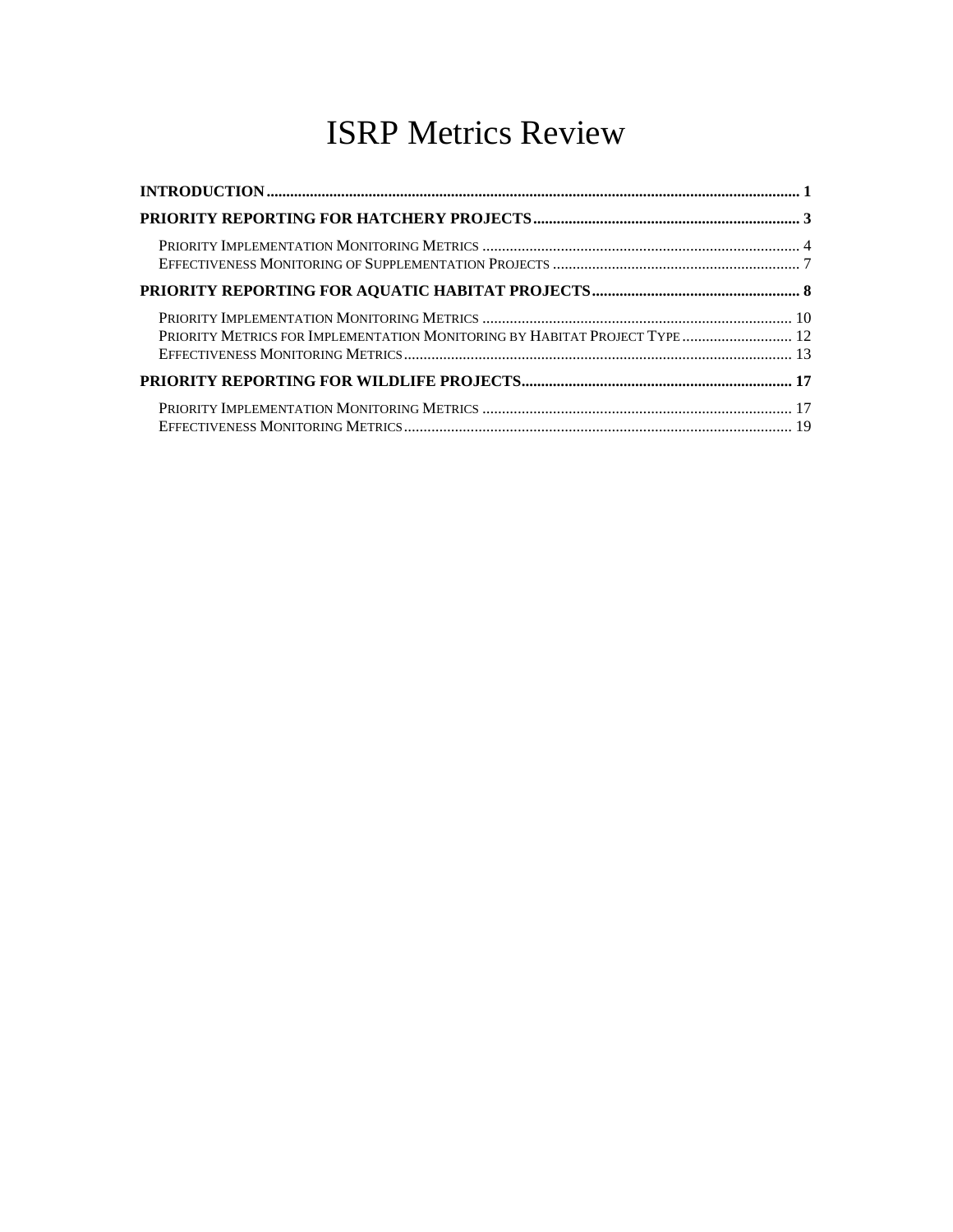# ISRP Metrics Review

#### <span id="page-2-0"></span>**Introduction**

In a March 19, 2008 memo, the Northwest Power and Conservation Council (Council) asked the Independent Scientific Review Panel (ISRP) to conduct a review of metrics that are used for reporting actions on fish and wildlife projects. In past project reviews and reports, the ISRP has identified the need for improved reporting (see ISRP 2007-[1](#page-2-1)<sup>1</sup>). In fact, the ISRP has had difficulty assessing the biological and physical results of prior year expenditures because the information was not readily available across most projects. The Council's stated purpose of this effort is to develop reporting metrics that can be specified for the projects before contracting, so there is no uncertainty about the monitoring information required.

To aid in the review and to provide the ISRP a sample of what the Council was looking for in metrics, the Council staff compiled metrics contained in various reports, including some by the ISRP and Independent Scientific Advisory Board (ISAB). Many of these metrics were from Bonneville Power Administration's Pisces project tracking database.<sup>[2](#page-2-2)</sup> Metrics were provided under the following categories: artificial production and supplementation projects, aquatic habitat restoration projects, and wildlife monitoring. The Council asked the ISRP to provide a prioritized list of metrics for each of the different types of projects. The Council envisioned that reporting of these metrics by project sponsors should allow the ISRP to more effectively evaluate all project results, as specified in the amendment to the Power Act. The Council stated that the ranking should ensure that the most important metrics have the highest priority of being funded.

In addition, the Council asked the ISRP to answer the following questions:

- 1. Does the attached list of metrics for various categories represent the current thinking of the ISRP, and if not, which should be added, deleted, or modified?
- 2. Based on the results of question 1, what is the priority of acquiring and reporting these metrics for various categories?
- 3. Can the ISRP distinguish between implementation metrics to be required of all projects (depending on project type), and effectiveness metrics, which would apply to a narrower set of more intensively monitored projects?

With respect to Questions 1 and 2, the ISRP felt the list of metrics provided to us would provide valuable information for reporting project results. Some of the metrics in the Pisces tracking database are general in nature. Because of this we have added text in the tables presented below that gives detailed descriptions of what should be measured and

<sup>&</sup>lt;sup>1</sup> ISRP 2006 Retrospective Report (March 1, 2007): <u>www.nwcouncil.org/library/isrp/isrp2007-1.htm</u><br><sup>2</sup> See BBA's Bapert Center: www.efy.bps.gov/IntegratedEWD/reporteenter.com

<span id="page-2-2"></span><span id="page-2-1"></span><sup>&</sup>lt;sup>2</sup> See BPA's Report Center: www.efw.bpa.gov/IntegratedFWP/reportcenter.aspx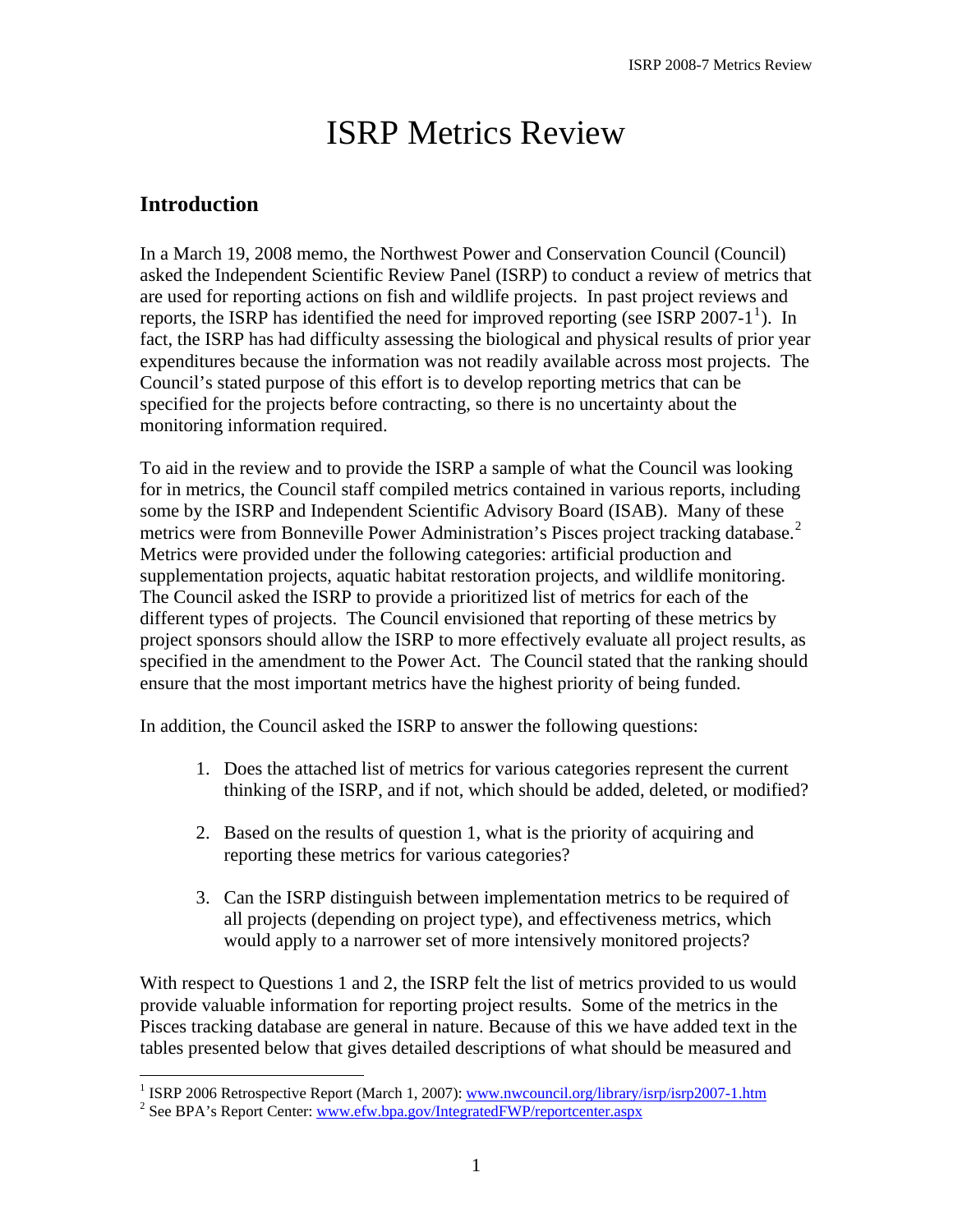why the measurements are important. We were, however, reluctant to delete any metric because we were unable to envision situations where we could state with absolute confidence that the information in the metric would not be of some value. We have added and embellished some metrics in the tables below to give project sponsors a better understanding of the type of monitoring information that would be useful. Nevertheless, we do not rank the metrics in priority order because each project will be somewhat unique and a blanket prioritization of metrics, even by project type, seemed inappropriate. If obtained and interpreted properly, each of the metrics in the tables will contribute to our understanding of the success of the Fish and Wildlife Program. The ISRP sees metrics development as an evolving effort, and the ISRP welcomes an ongoing dialogue to fine-tune the metrics in response to feedback on their use.

With respect to Question 3, the ISRP continues to believe that for habitat restoration projects some level of effectiveness monitoring should be carried out. We feel that *habitat* effectiveness metrics for these types of projects should not necessarily be confined to intensively monitored watersheds (IMWs), and in fact many such metrics are relatively inexpensive and easy to obtain. However, we recognize that *biological* effectiveness metrics for habitat projects are more expensive to measure and are more appropriate for intensively monitored watershed situations.

The ISRP emphasizes that data collection can be conducted by other M&E projects or programs, but results should be reported by individual project managers responsible for implementation of particular tasks relevant to the project of interest. While we provide a suite of metrics, not all are required for every project in a particular category. The metrics selected for monitoring should be designed and justified to track progress in meeting a specific project's objectives.

We also briefly discuss the relationship between implementation and effectiveness monitoring metrics to High Level Indicators (HLIs) that are being developed to serve as subbasin and program effectiveness measures for reporting to the Governors and Congress.

Finally, the ISRP has long believed that many restoration projects have not adequately reported their results and lessons learned, and this is particularly true for some projects that have spanned a decade or more. Monitoring and evaluation procedures deserve to be more than an afterthought in project plans. The metrics suggested below for reporting results should be considered at the outset of any new project and considered for inclusion in ongoing projects where monitoring and evaluation are deficient. Where several priority metrics are listed for a particular project type, we do not believe it is necessary to measure all of them for any given project. However, the Fish and Wildlife Program as a whole will benefit from improvement in the collection and analysis of effectiveness metrics.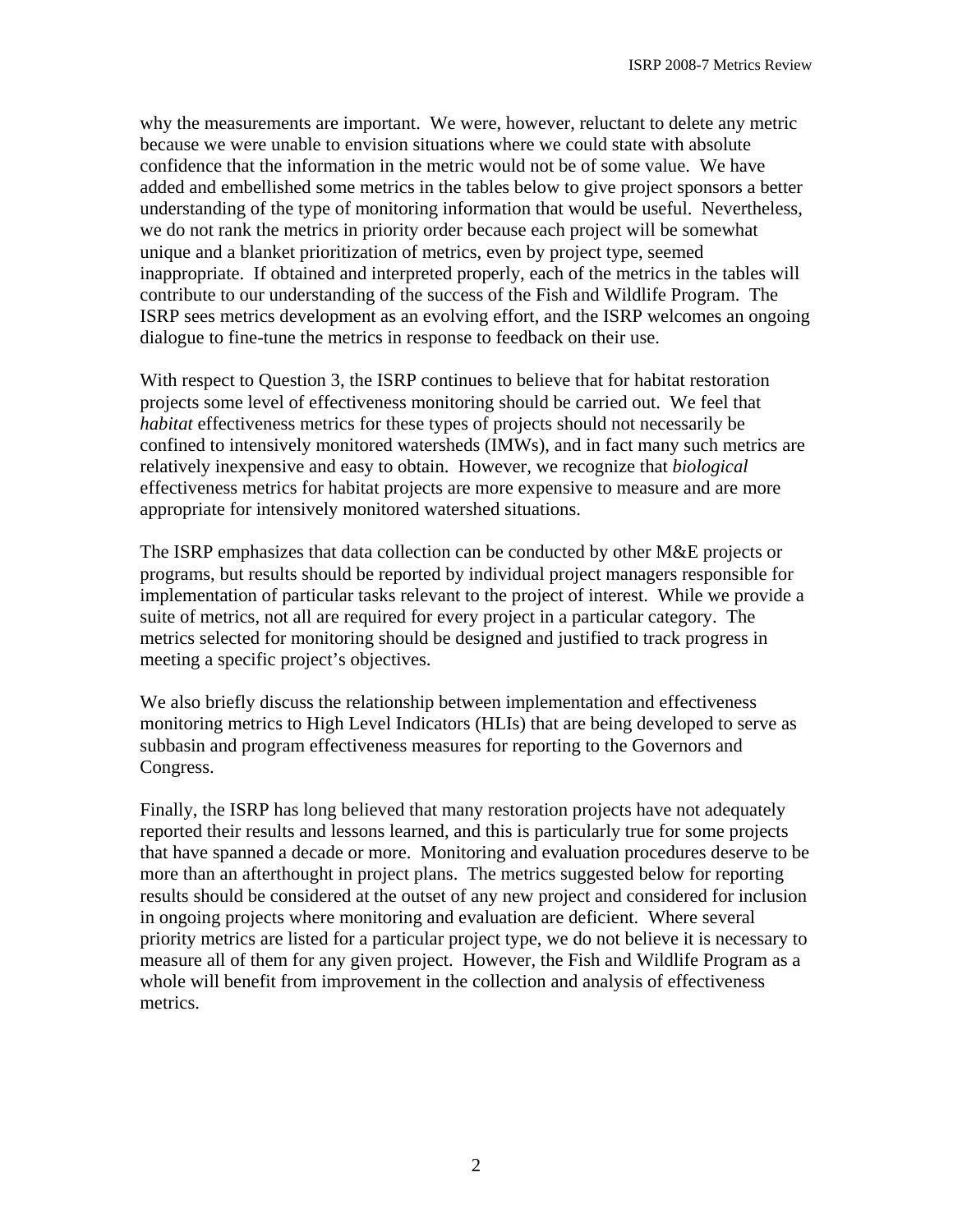#### <span id="page-4-0"></span>**Priority Reporting for Hatchery Projects**

The ISAB (ISAB  $2000-4^3$  $2000-4^3$ ) identified that metrics were needed to evaluate three aspects of artificial production: 1) the performance of the fish in the hatchery, 2) the performance of the fish in the natural environment, and 3) the effect of the released hatchery fish on the wild fish they were meant to supplement as well as other species in the natural environment. The implementation metrics in the following table reflect the ISAB recommendations on hatchery monitoring applied to the category of project task used in the BPA Pisces database that were identified in the Council staff example metrics.

For this metrics review, the ISRP reviewed ISAB 2000-4 and concluded that the suggestions for hatchery information reporting do represent the current thinking of the ISRP. In application to the Pisces task categories, the ISRP identifies a series of metrics that should be collected and the rationale for the metric. In most instances the ISRP believes these are essential elements for tracking the implementation of artificial production tasks, so they are given a high priority. Some of the metrics in the following table are straightforward reporting of what happened in a hatchery – clearly implementation monitoring and reporting. Other metrics are derived values (SARS, harvest, first year marine survival) that involve estimates of hatchery performance following release. These may be interpreted as either implementation or effectiveness monitoring data. As an example, the number of green eggs collected and fertilized and the number of eyed eggs from a particular spawning are essential implementation metrics. The proportion of green eggs that survive to be eyed eggs is an effectiveness metric, easily calculated from the implementation metrics, and should be reported by all projects involved in the task of spawning and incubating eggs. In the table below, some of the metrics under the "implementation metric" heading, therefore, may also be effectiveness metrics.

Pisces task categories are not the only way to organize the reporting. Another would be by program and stock. This is the organization approach used by the ISAB (ISAB 2000- [4](#page-4-2)), the Council APRE Basin Level Report (Council 2004-17<sup>4</sup>), and the more recent Hatchery Scientific Review Group (HSRG) review. To establish a complete understanding of the outcome of an activity that involves more than one project, it will be essential to establish data reporting, analysis, and presentation that crosses the interface of these projects. As an example, in the Umatilla River, fish are captured and counted, hauled, and then spawned, fry reared, and released, by as many as four projects. For an adequate understanding and interpretation of the effectiveness of a program, the movement of fish as returning adults, spawned parents, incubating, reared, and released progeny, must be trackable.

 $\overline{a}$ 

<span id="page-4-1"></span><sup>&</sup>lt;sup>3</sup> ISAB Recommendations for the Design of Hatchery Monitoring Programs and the Organization of Data Systems (October 3, 2000): [www.nwcouncil.org/library/isab/isab2000-4.htm](http://www.nwcouncil.org/library/isab/isab2000-4.htm) 4 www.nwcouncil.org/library/2004/2004-17.htm

<span id="page-4-2"></span>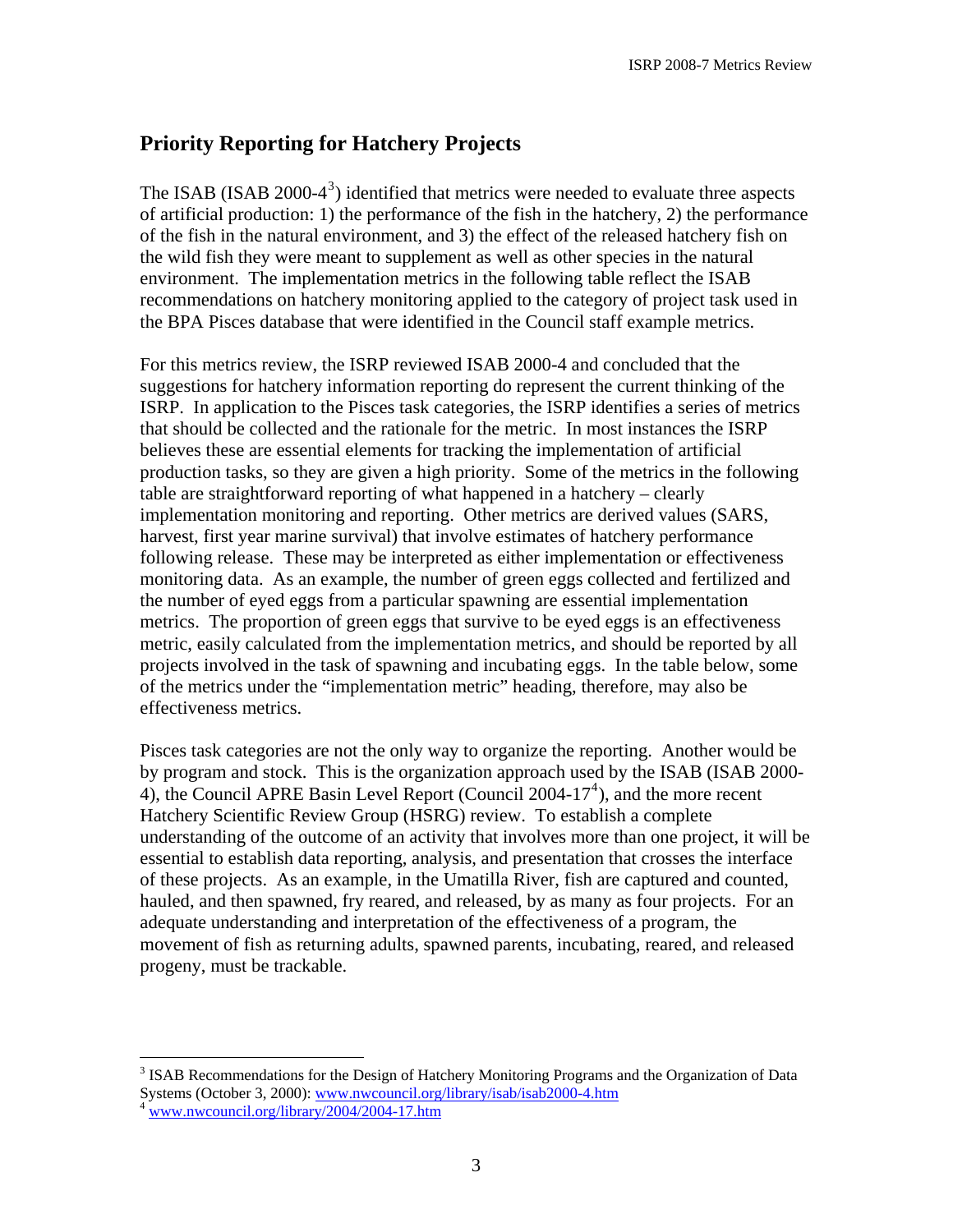#### <span id="page-5-0"></span>*Priority Implementation Monitoring Metrics*

These are adapted from Bonneville's Pisces project tracking database. For the implementation metric "identify purpose of production program" project sponsors should identify whether the program is supplementation, harvest augmentation, including put and take fisheries, and/or research, and identify whether the program is integrated or segregated.

| <b>Type of Artificial</b> | <b>Implementation Metric</b>                         | <b>Rationale</b>                       |
|---------------------------|------------------------------------------------------|----------------------------------------|
| <b>Production Work</b>    |                                                      |                                        |
| <b>Element</b>            |                                                      |                                        |
| Trap and Haul             | # of fish trapped                                    | Direct measure of action. Simple       |
|                           | (by species, size, date, marks, disposition of data) | counts of fish are inadequate.         |
|                           | # of fish hauled                                     | Information needs to be collected on   |
|                           | (by species, size, date, marks)                      | each species that is trapped, and      |
|                           |                                                      | subdivided into age and size classes,  |
|                           | Identify whether trapping and hauling is upstream    | marks, etc to be most useful for       |
|                           | adults or downstream smolts                          | evaluation.                            |
| Acclimate Juvenile        | Identify purpose of production program               | Self Identified categories enable      |
| Fish                      |                                                      | evaluation by program type.            |
|                           | # smolts released from the program, the dates of     | Direct measure of restoration action.  |
|                           | release, dates acclimation began, length of          | Easy to determine. Method of           |
|                           | acclimation period. Explanation of how the # of      | estimating numbers may be important in |
|                           | smolts was estimated. Size of fish at beginning of   | evaluation interpretation.             |
|                           | acclimation, size at the end of acclimation.         |                                        |
|                           | Disease outbreaks                                    | Direct measure of restoration action.  |
|                           |                                                      | Easy to measure.                       |
|                           | Mortality during acclimation                         | Direct measure of restoration action.  |
|                           |                                                      | Easy to determine.                     |
|                           |                                                      |                                        |
| Incubate Eggs             | Identify purpose of production program               | Direct measure of restoration action.  |
|                           |                                                      | Easy to determine.                     |
|                           |                                                      |                                        |
|                           | Identify species, egg size, stage of development     | Direct measure of restoration action.  |
|                           | when incubation began, incubation temperature,       | Easy to determine.                     |
|                           | incubation period (days and temperature units),      |                                        |
|                           | incubation dates                                     |                                        |
|                           | # green eggs, # eyed eggs, # ponded fry, identify    | Direct measure of restoration action.  |
|                           | method of enumeration                                | Relatively easy to determine.          |
|                           |                                                      |                                        |
| <b>Rear Fish</b>          | Identify purpose of production program               | Direct measure of restoration action.  |
|                           |                                                      | Easy to determine.                     |
|                           | Description of rearing unit (raceway, circular pond, | Direct measure of restoration action.  |
|                           | etc)                                                 | Easy to determine.                     |
|                           | Description of water source, volume, and essential   | Direct measure of restoration action.  |
|                           | water quality parameters (temperature, dissolved     | Easy to determine.                     |
|                           | oxygen, pH)                                          |                                        |
|                           | # of alevins ponded;<br>$\bullet$                    | Direct measure of restoration action.  |
|                           | # of fry ponded;                                     | Easy to determine.                     |
|                           | #of presmolts ponded;<br>$\bullet$                   |                                        |
|                           | # of smolts ponded;                                  |                                        |
|                           | # of adults ponded                                   |                                        |
|                           | For each include species/stock; size; dates in/dates |                                        |
|                           | out; rearing density; method of enumeration; # of    |                                        |
|                           | fish out; size of fish out; feed conversation rates; |                                        |
|                           |                                                      |                                        |
|                           | loss to disease; description of disease outbreaks.   |                                        |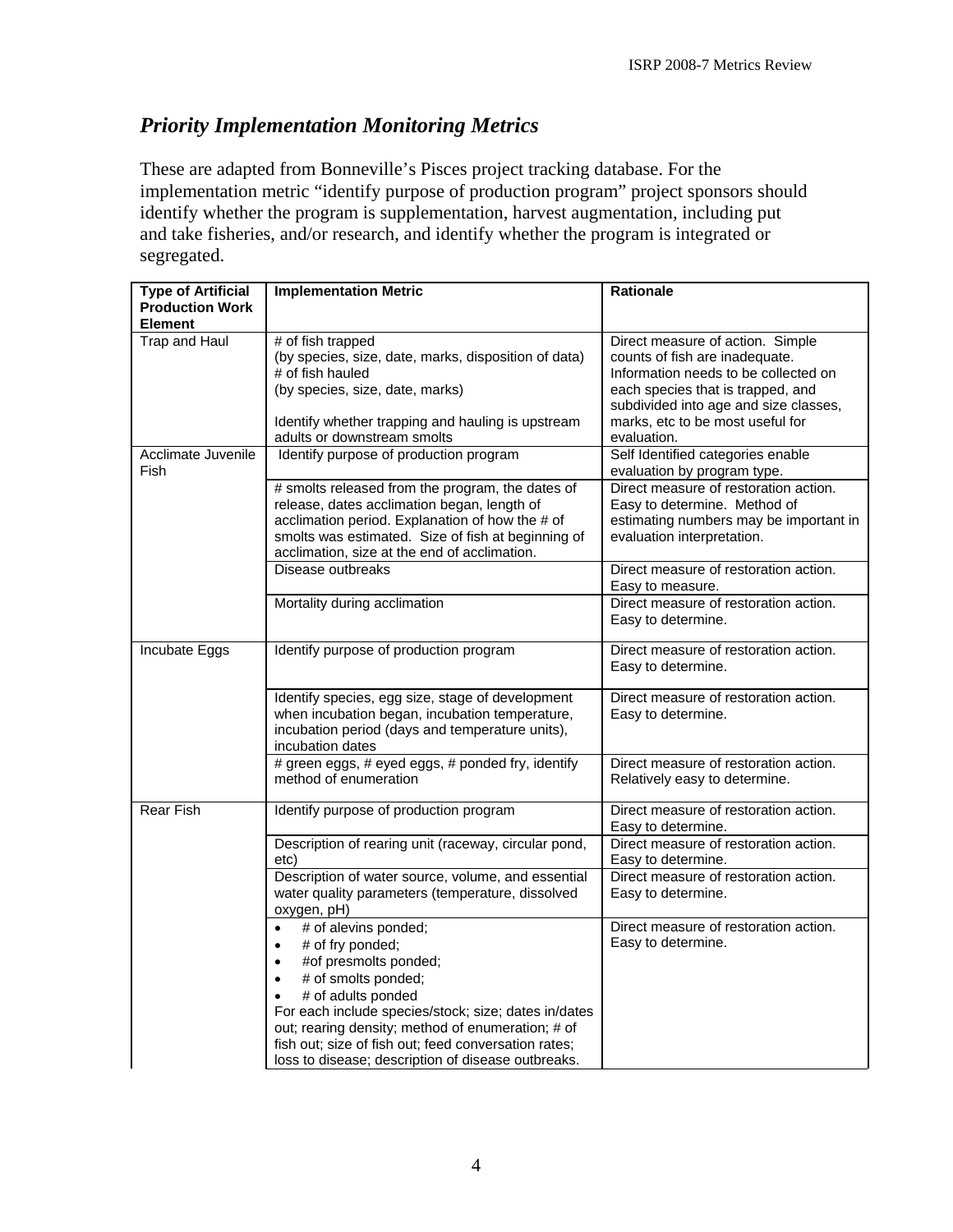| <b>Type of Artificial</b>                          | <b>Implementation Metric</b>                                                                                                                                                                                                                                                                                                                                                                            | <b>Rationale</b>                                                       |
|----------------------------------------------------|---------------------------------------------------------------------------------------------------------------------------------------------------------------------------------------------------------------------------------------------------------------------------------------------------------------------------------------------------------------------------------------------------------|------------------------------------------------------------------------|
| <b>Production Work</b><br><b>Element</b>           |                                                                                                                                                                                                                                                                                                                                                                                                         |                                                                        |
|                                                    | # of fish released; species, size, age, condition,<br>tag information, release location, release conditions<br>(volitional versus direct, acclimation, etc),<br>proportion of triploid individual in the population if<br>the program releases sterile fish                                                                                                                                             | Direct measure of restoration action.<br>Easy to determine.            |
| Spawn Fish                                         | Identify purpose of production program                                                                                                                                                                                                                                                                                                                                                                  | Direct measure of restoration action.<br>Relatively easy to determine. |
|                                                    | For each type of parent - female, male, and jack -<br>measure number of parents, size of parents; age of<br>parents; sampling statistics for estimation of size<br>and age distribution; source of parents (hatchery<br>versus wild - how that is determined, i.e.<br>unambiguous marks or estimated from sampling);<br>and identify whether parents returned to spawning<br>site or were translocated. | Direct measure of restoration action.<br>Easy to determine.            |
|                                                    | Mating design                                                                                                                                                                                                                                                                                                                                                                                           | Direct measure of restoration action.<br>Easy to determine.            |
|                                                    | Number of eggs per female (mean and variance by<br>female size/age);                                                                                                                                                                                                                                                                                                                                    | Direct measure of restoration action.<br>Easy to determine.            |
|                                                    | Size of eggs per female (mean and variance by<br>female size/age);                                                                                                                                                                                                                                                                                                                                      |                                                                        |
|                                                    | Explanation of sampling statistics                                                                                                                                                                                                                                                                                                                                                                      |                                                                        |
|                                                    | Spawning dates                                                                                                                                                                                                                                                                                                                                                                                          | Direct measure of restoration action.<br>Easy to determine.            |
|                                                    | Proportion of eggs fertilized (percent eyed eggs)                                                                                                                                                                                                                                                                                                                                                       | Direct measure of restoration action.<br>Easy to determine.            |
|                                                    | Days and temperature units to eye-up                                                                                                                                                                                                                                                                                                                                                                    |                                                                        |
|                                                    | Method of estimating proportion of eyed eggs                                                                                                                                                                                                                                                                                                                                                            |                                                                        |
|                                                    | Days and temperature units to hatch                                                                                                                                                                                                                                                                                                                                                                     | Direct measure of restoration action.<br>Easy to determine.            |
|                                                    | Proportion surviving to swim-up                                                                                                                                                                                                                                                                                                                                                                         | Direct measure of restoration action.<br>Easy to determine.            |
|                                                    | Days and temperature units to swim-up                                                                                                                                                                                                                                                                                                                                                                   | Direct measure of restoration action.<br>Easy to determine.            |
|                                                    | Method of estimating proportion surviving to swim-<br>up                                                                                                                                                                                                                                                                                                                                                |                                                                        |
|                                                    | Incubation method and conditions                                                                                                                                                                                                                                                                                                                                                                        | Direct measure of restoration action.<br>Easy to determine.            |
|                                                    | Method of triploid induction                                                                                                                                                                                                                                                                                                                                                                            | Direct measure of restoration action.<br>Easy to determine.            |
| Trap/Collect/Hold/<br>Transport Fish -<br>Hatchery | Identify purpose of production program                                                                                                                                                                                                                                                                                                                                                                  | Direct measure of restoration action.<br>Easy to determine.            |
|                                                    | # of hatchery eggs transferred; source and stock<br>history information                                                                                                                                                                                                                                                                                                                                 | Direct measure of restoration action.<br>Easy to determine.            |
|                                                    | # of eggs collected from streams; method of egg<br>collection; number of redds sampled for eggs;<br>stream information; sampling dates; transportation<br>method                                                                                                                                                                                                                                        | Direct measure of restoration action.<br>Easy to determine.            |
|                                                    | # of natural and hatchery juveniles transferred;<br>method of transfer; identifying marks and tags; age<br>and size of fish (presmolt, smolt); dates of transfer                                                                                                                                                                                                                                        | Direct measure of restoration action.<br>Easy to determine.            |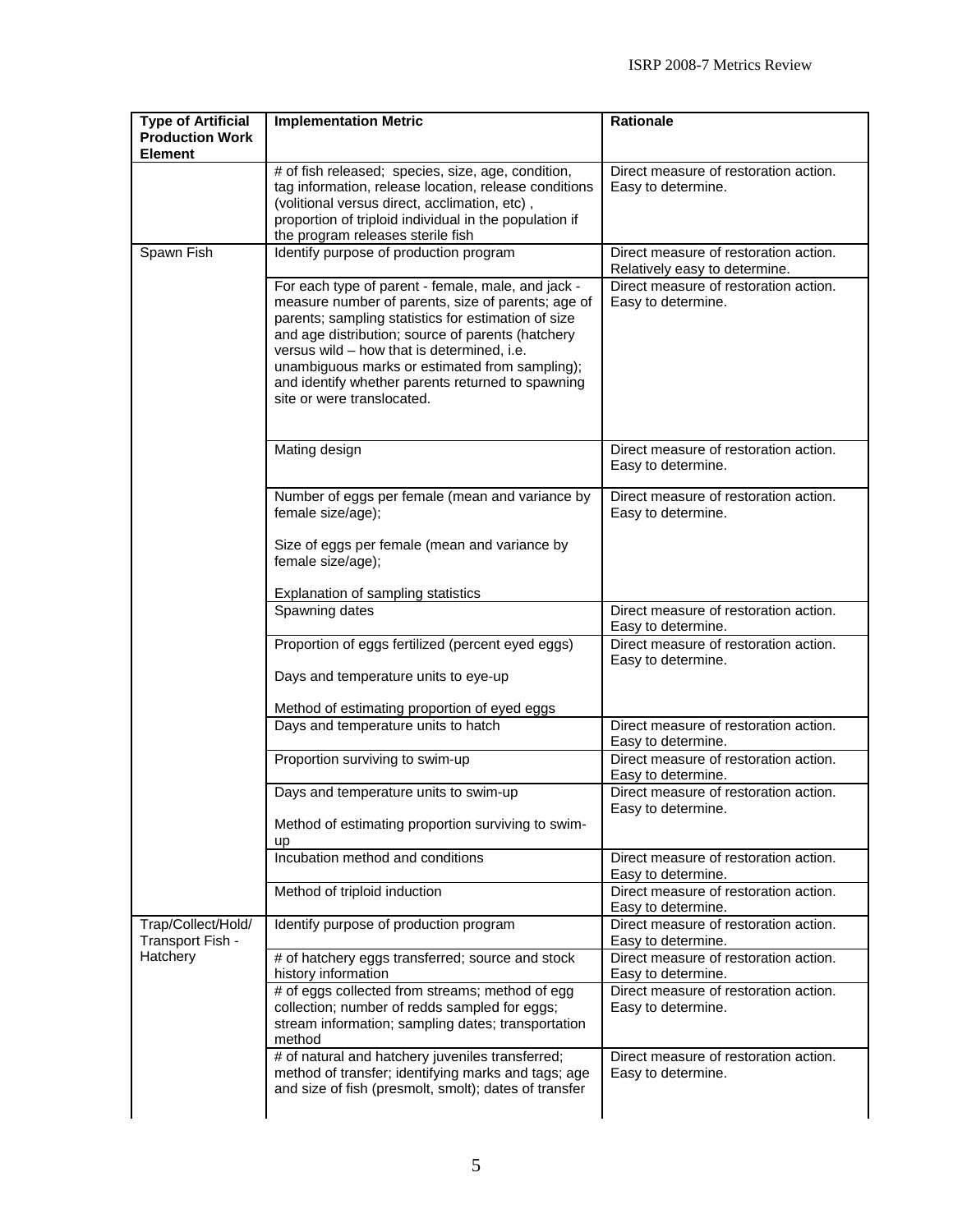| <b>Type of Artificial</b><br><b>Production Work</b><br><b>Element</b> | <b>Implementation Metric</b>                                                                                                                                                                                                                                                                                                                                                                                                                 | Rationale                                                                                                                                                                                                                          |
|-----------------------------------------------------------------------|----------------------------------------------------------------------------------------------------------------------------------------------------------------------------------------------------------------------------------------------------------------------------------------------------------------------------------------------------------------------------------------------------------------------------------------------|------------------------------------------------------------------------------------------------------------------------------------------------------------------------------------------------------------------------------------|
|                                                                       | # of natural and hatchery adults trapped – species,<br>sex, age, size, method of enumerating age and<br>size; location of trap; dates trap operated; fish<br>caught by date; disposition of fish                                                                                                                                                                                                                                             | Direct measure of restoration action.<br>Easy to determine.                                                                                                                                                                        |
| Mark/Tag Animals                                                      | Identify purpose of production program                                                                                                                                                                                                                                                                                                                                                                                                       | Direct measure of restoration action.<br>Easy to determine.                                                                                                                                                                        |
|                                                                       | Species tagged                                                                                                                                                                                                                                                                                                                                                                                                                               | Direct measure of restoration action.<br>Easy to determine.                                                                                                                                                                        |
|                                                                       | Size tagged                                                                                                                                                                                                                                                                                                                                                                                                                                  | Direct measure of restoration action.<br>Easy to determine.                                                                                                                                                                        |
|                                                                       | Tag type (PIT, CWT); and codes                                                                                                                                                                                                                                                                                                                                                                                                               | Direct measure of restoration action.<br>Easy to determine.                                                                                                                                                                        |
|                                                                       | Purpose of tagging                                                                                                                                                                                                                                                                                                                                                                                                                           | Direct measure of restoration action.<br>Easy to determine.                                                                                                                                                                        |
|                                                                       | Total numbers of fish in release group                                                                                                                                                                                                                                                                                                                                                                                                       | Direct measure of restoration action.<br>Easy to determine.                                                                                                                                                                        |
|                                                                       | Numbers tagged in release group                                                                                                                                                                                                                                                                                                                                                                                                              | Direct measure of restoration action.<br>Easy to determine.                                                                                                                                                                        |
|                                                                       | Citations for tag recovery program                                                                                                                                                                                                                                                                                                                                                                                                           | Direct measure of restoration action.<br>Easy to determine.                                                                                                                                                                        |
|                                                                       | Reported tag recoveries – location, date, any fish<br>size and age information                                                                                                                                                                                                                                                                                                                                                               | Direct measure of restoration action.<br>Easy to determine.                                                                                                                                                                        |
|                                                                       | Survival estimates, population size estimates,<br>harvest estimates, etc derived from the reported<br>tag recoveries                                                                                                                                                                                                                                                                                                                         | Interpretation parameter estimations will<br>serve as performance measures for<br>effectiveness of several program<br>components - harvest contributions,<br>hydrosystem survival, transportation<br>efficacy, ocean survival etc. |
| Produce Hatchery<br>Fish                                              | This work element includes the fish culture activities associated with a "typical" hatchery O&M<br>contract: obtaining broodstock, spawning broodstock, incubating fertilized eggs, rearing<br>juveniles, acclimating the juveniles offsite prior to release, and releasing the juveniles into a<br>stream or lake, either onsite or from a separate acclimation facility. See above for the metrics<br>associated with those work elements. |                                                                                                                                                                                                                                    |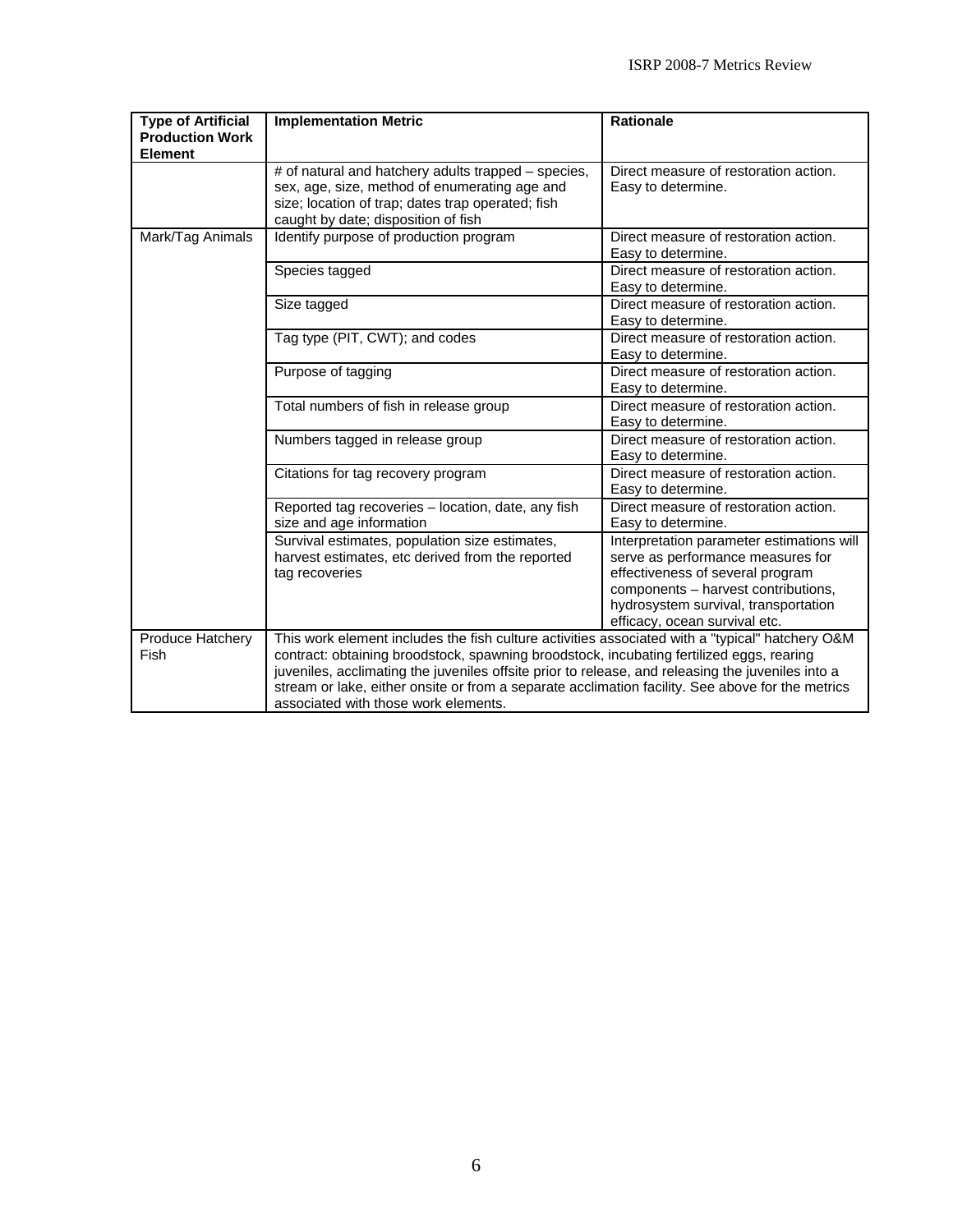| <b>Type of Supplementation</b><br><b>Action</b>                               | <b>Implementation Metric</b>                                                                                                      | <b>Monitoring Priority</b>                                                                                                                                                                                                                                  |
|-------------------------------------------------------------------------------|-----------------------------------------------------------------------------------------------------------------------------------|-------------------------------------------------------------------------------------------------------------------------------------------------------------------------------------------------------------------------------------------------------------|
| Performance of the natural<br>and hatchery fish in the<br>natural environment | All the appropriate implementation<br>metrics on hatchery rearing in the<br>above table.                                          | High                                                                                                                                                                                                                                                        |
| Performance of the natural<br>and hatchery fish in the<br>natural environment | Estimates of the number and<br>proportion of natural and hatchery<br>fish spawning in a particular<br>population, by sex, and age | High - essential implementation and<br>effectiveness monitoring data.                                                                                                                                                                                       |
|                                                                               | Estimates of pre-spawning<br>mortality                                                                                            | High to Moderate – provides<br>important explanatory information.<br>When combined with temperature<br>data could be very relevant to climate<br>change.                                                                                                    |
|                                                                               | Distribution of spawning population<br>- partitioned into natural and<br>hatchery parents where possible                          | High to Moderate - provides<br>important explanatory information.                                                                                                                                                                                           |
|                                                                               | Estimates of juvenile production by<br>the mixed population                                                                       | Moderate - establishes important<br>understanding of habitat carrying<br>capacity.                                                                                                                                                                          |
|                                                                               | Estimates of smolt production by<br>the mixed population                                                                          | Moderate - establishes important<br>understanding of habitat carrying<br>capacity.                                                                                                                                                                          |
|                                                                               | DNA based parentage analysis of<br>progeny                                                                                        | High - Apply in select sites to provide<br>understanding of mating patterns and<br>relative reproductive success of<br>different parent types for<br>demographic and long-term fitness<br>evaluations. Use in select sites for<br>effectiveness evaluation. |

#### <span id="page-8-0"></span>*Effectiveness Monitoring of Supplementation Projects*[5](#page-8-1)

<span id="page-8-1"></span><sup>&</sup>lt;sup>5</sup> At the time of the preparation of this report an Ad Hoc Supplementation Work Group (AHSWG) sponsored by NOAA-Fisheries, CRITFC, and Council are completing an experimental design to evaluation the demographic benefit and long-term fitness consequences of supplementation. That report should be completed by July/August 2008. The essential features of that experimental design have been submitted as an amendment to the 2000 Fish and Wildlife Program. Once the draft AHSWG report is reviewed by the ISAB and finalized, the AHSWG report and design should be given consideration in developing supplementation effectiveness monitoring metrics for specific projects.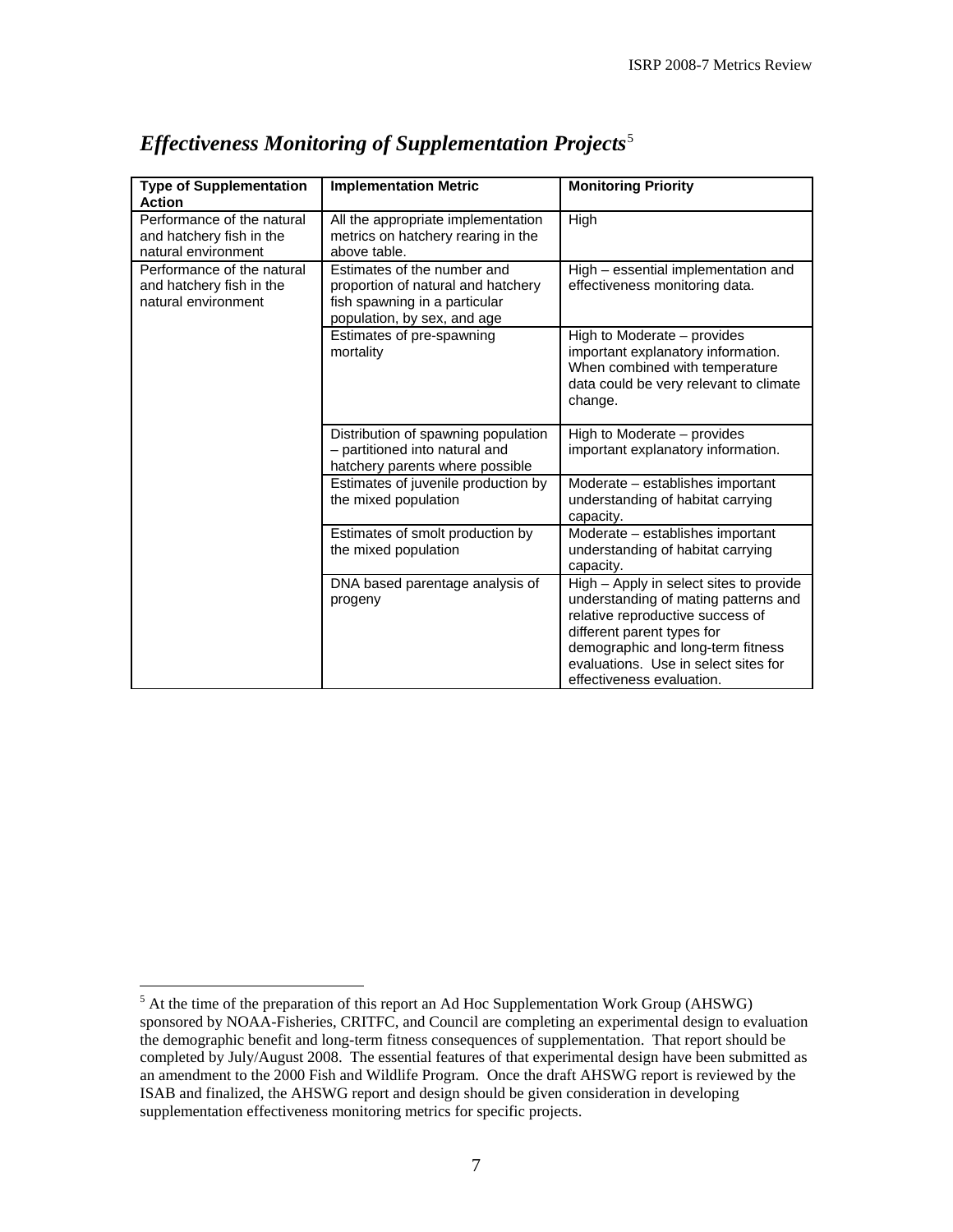#### <span id="page-9-0"></span>*Effectiveness Monitoring of Harvest and Other Mitigation Hatchery Production Projects*

In general, everything measured after fish are released contribute to effectiveness monitoring. Some of the metrics below are also presented above associated with Pisces work elements.

| Type of                          | <b>Implementation Metric</b>                                                                                                                                                                                                       | <b>Monitoring Priority</b>                                                                                                                           |
|----------------------------------|------------------------------------------------------------------------------------------------------------------------------------------------------------------------------------------------------------------------------------|------------------------------------------------------------------------------------------------------------------------------------------------------|
| <b>Harvest/Mitigation Action</b> |                                                                                                                                                                                                                                    |                                                                                                                                                      |
| Release juveniles                | Survival, timing, and behavior during<br>out-migration (this may apply as a<br>metric for other categories of projects as<br>well – for example hydrosystem and<br>transportation).                                                | Moderate - Information is<br>needed on representative<br>sampling of programs.                                                                       |
| <b>Adult Return</b>              | Passage efficiency, timing, and survival<br>up river upon return from the ocean.                                                                                                                                                   | Moderate - Information is<br>needed on representative<br>sampling of programs.                                                                       |
|                                  | Genetic changes in allelic diversity and<br>structure in both the hatchery and<br>natural populations i.e. how is the<br>artificial production program influencing<br>the existing genetic structure of the<br>natural population. | Moderate - Information is<br>needed on representative<br>sampling of programs.                                                                       |
|                                  | Stray rates into both local and non-local<br>streams                                                                                                                                                                               | High - Information is needed in<br>locations where natural<br>populations are a high priority.                                                       |
|                                  | Life-history (e.g. age of maturation) and<br>sex biases from propagation                                                                                                                                                           | Moderate - Information is<br>needed on representative<br>sampling of programs.                                                                       |
| Harvest                          | Contributions to harvest                                                                                                                                                                                                           | High - Information is needed on<br>specific programs for Pacific<br>Salmon Treaty and U.S. vs<br>Oregon and other harvest<br>management obligations. |

### **Priority Reporting for Aquatic Habitat Projects**

The Council and BPA are seeking to develop a list of metrics for habitat implementation monitoring (Was the project implemented as planned?) and effectiveness monitoring (Is the project achieving desired habitat and population benefits?). The ISRP examined the list of candidate habitat metrics from the Pisces project tracking database as well as some additional candidate metrics that can be used for monitoring project implementation and effectiveness. For each type of habitat improvement project in the Pisces tracking system, we list the recommended metric and a rationale for using that particular metric. The ISRP recognizes that the measures of implementation and effectiveness success differ for most project categories; i.e., there is no one-size-fits-all metric that will be useful for all, or even the majority of, habitat restoration efforts. Rather, most of the metrics (especially the implementation metrics) consist of reasonable measurements that can be accommodated in most project budgets. Even biological effectiveness monitoring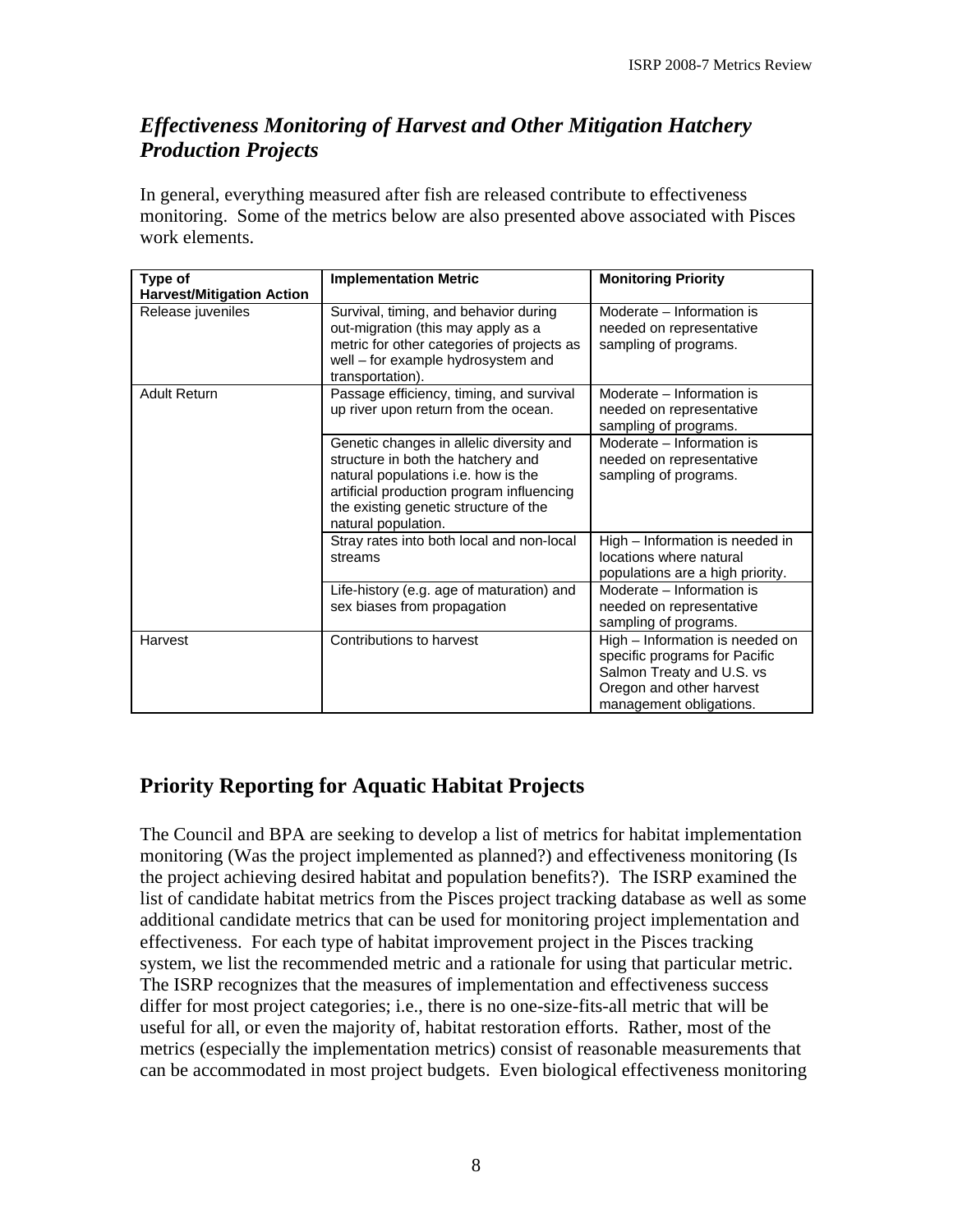metrics can be as simple as, for example, a chronological sequence of photographs documenting the recovery of streamside vegetation after a riparian fencing project.

Three habitat metrics tables are presented below. Although there is overlap between the items in the tables (particularly for the two implementation monitoring tables) and the distinction between them may be confusing, each table addresses a somewhat different aspect of habitat monitoring. The first table, **Implementation Monitoring Metrics,** lists all of the metrics currently used by project sponsors and BPA to quantify habitat improvement actions. These are all implementation monitoring measures from BPA's Pisces project tracking database. The ISRP was asked to assign priorities to these for use by project sponsors. We believe that these metrics, if applicable to a restoration project of interest, have a high or moderate-to-high priority and represent information that is likely to be useful for project tracking.

The second table, **Priority Metrics for Implementation Monitoring by Habitat Project Type,** has been adapted from previous ISRP reports and is meant to provide project sponsors with guidance when choosing implementation monitoring metrics appropriate to their project. This differs somewhat from the first table in that it reflects the ISRP's belief that project sponsors should have a reasonable choice in what they measure to document project implementation.

The third table, **Effectiveness Monitoring Metrics**, addresses the issue of selecting appropriate measures of habitat restoration effectiveness. The table also reflects the ISRP opinion that project managers should have some flexibility in what they choose to measure to document project effectiveness, and therefore more than one option is usually presented. In this table we distinguish between habitat effectiveness monitoring, which entails measuring the habitat changes that occur after the project is implemented, and biological effectiveness monitoring, which involves measuring the effects of the project on target species.

The ISRP emphasizes, as we did in our 2007 Retrospective Report,<sup>[6](#page-10-0)</sup> that every habitat project merits some type of effectiveness monitoring plan in order to improve learning from our restoration experiences. That is, a habitat project should not be considered finished immediately following the completion of its implementation, but rather after some time (usually 1-3 years) has passed and the effects of the project on the target habitat or focal populations can be assessed. We realize that biological effectiveness monitoring is time-consuming and costly (and often best done within the context of an IMW-type study); therefore, we emphasize habitat improvement metrics for most effectiveness monitoring situations. We suggest that biological effectiveness monitoring for most project categories should be carefully coordinated with other agencies and stakeholders in the watershed of interest, and costs shared appropriately.

We acknowledge the need for high level indicators (HLIs) of habitat condition over large geographic scales such as watersheds and subbasins. HLIs are needed to track how well the Fish and Wildlife Program is working to restore habitat over the entire Columbia

 $\overline{a}$ 

<span id="page-10-0"></span><sup>&</sup>lt;sup>6</sup> ISRP Retrospective Report 2007 (April 11, 2008): www.nwcouncil.org/library/isrp/isrp2008-4.htm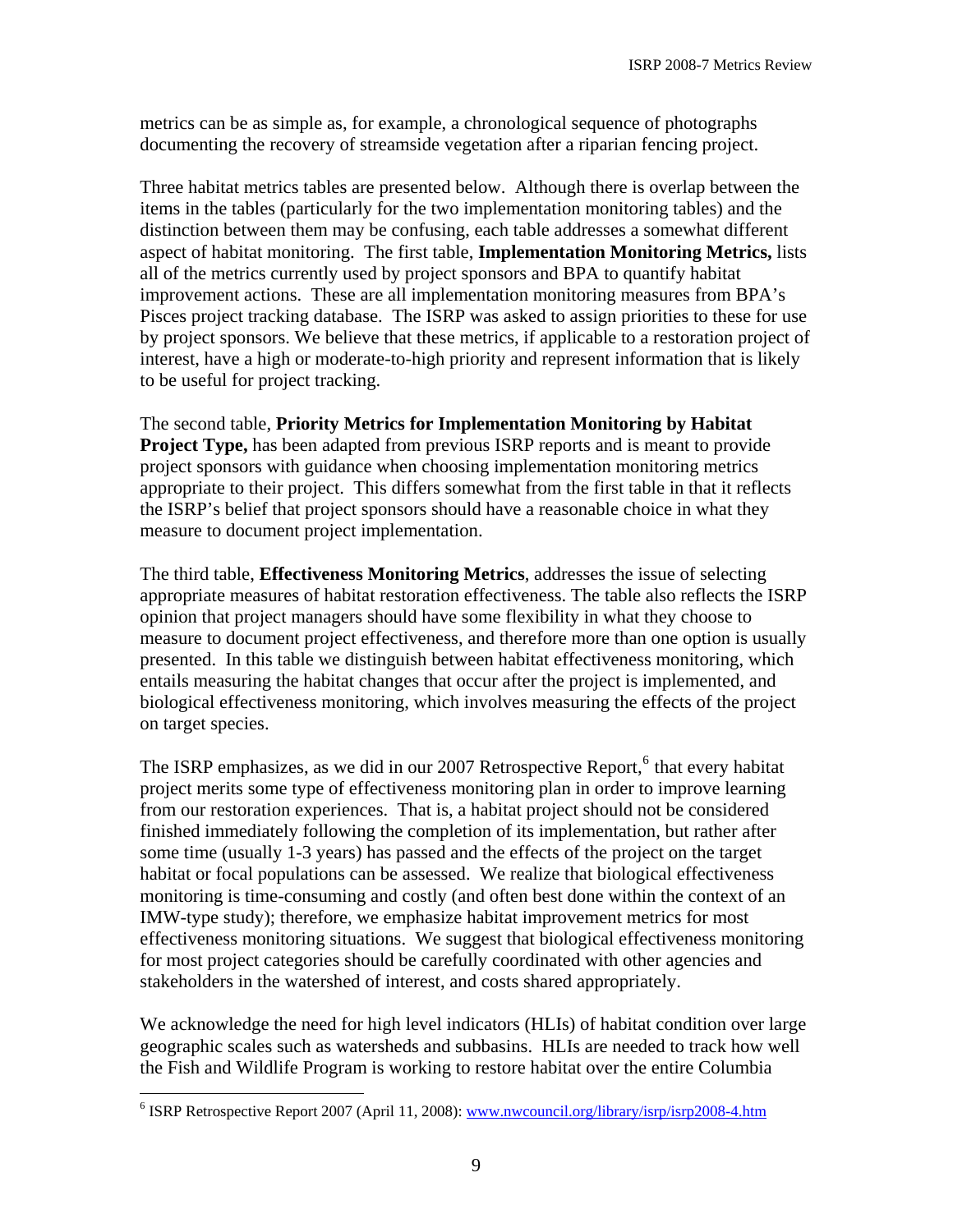<span id="page-11-0"></span>River Basin, and to provide metrics for reporting to Congress. The ISRP agrees that integrated, high level indicators of habitat condition would be very helpful; however, the metrics summarized below are focused on tracking project-level success and by themselves will be of limited use apart from summing up the implementation of different categories of habitat restoration (e.g., number of miles of fenced riparian areas). High level indicators of restoration effectiveness will involve large-scale measures of vegetation, land use, flow, and hydrologic connectivity, as well as multi-species indices of population health. This level of indicator goes beyond the aggregate effect of project level results. Examples of HLIs for the Columbia River can be found in some of the Interior Columbia Basin Ecosystem Management Project databases [\(www.icbemp.gov](http://www.icbemp.gov/)) developed by the federal land management agencies during the 1990s. The ISRP feels the issue of high level indicators is of sufficient importance that it deserves a special assignment from the Council, and could possibly include the ISAB as well. The metrics discussed below are limited to project-scale measures, except for some of the biological metrics, which are best assessed at watershed scales.

The following matrices summarize our recommendations for habitat implementation and effectiveness M&E. Some items pertain equally to fish and wildlife habitat projects.

#### *Priority Implementation Monitoring Metrics*

| <b>Type of Habitat</b><br><b>Improvement</b>                          | <b>Implementation Metric</b>                                                                                                                                                     | <b>Rationale</b>                                                                                                                                                                          |
|-----------------------------------------------------------------------|----------------------------------------------------------------------------------------------------------------------------------------------------------------------------------|-------------------------------------------------------------------------------------------------------------------------------------------------------------------------------------------|
| Develop Terrestrial<br><b>Habitat Features</b>                        | # of features                                                                                                                                                                    | Direct measure of restoration action. Simple<br>counts of habitat features such as nest boxes are<br>easy to determine.                                                                   |
| <b>Install Fence</b>                                                  | # of miles of fence                                                                                                                                                              | Direct measure of restoration action. Easy to<br>determine.                                                                                                                               |
| <b>Plant Native</b><br>Vegetation                                     | # of acres of planted; # of riparian<br>miles treated                                                                                                                            | Direct measure of restoration action. Easy to<br>determine. Can include counts of different tree<br>species. Aerial photography can sometimes be<br>used to track implementation success. |
| <b>Weed Control</b>                                                   | # of acres treated                                                                                                                                                               | Direct measure of restoration action. Easy to<br>determine. Weed control agent(s) should be<br>identified. Aerial photography can sometimes be<br>used to track implementation success.   |
| Practice No-till and<br><b>Conservation Tillage</b><br><b>Systems</b> | # of acres treated                                                                                                                                                               | Direct measure of restoration action. Easy to<br>determine.                                                                                                                               |
| Upland Erosion and<br>Sedimentation<br>Control                        | # of acres treated                                                                                                                                                               | Direct measure of restoration action. Easy to<br>determine.                                                                                                                               |
| Increase Instream<br><b>Habitat Complexity</b>                        | # of stream miles treated: # of<br>structures installed                                                                                                                          | Direct measure of restoration action. Easy to<br>determine.                                                                                                                               |
| Realign, Connect,<br>and/or Create<br>Channel                         | # of stream miles before treatment; #<br>of stream miles treated, including off-<br>channels, after realignment; # of<br>acres of new aquatic habitat created<br>(if applicable) | Direct measure of restoration action. Relatively<br>easy to determine.                                                                                                                    |

These types of habitat improvements (work elements) and metrics are from Bonneville's Pisces project tracking database.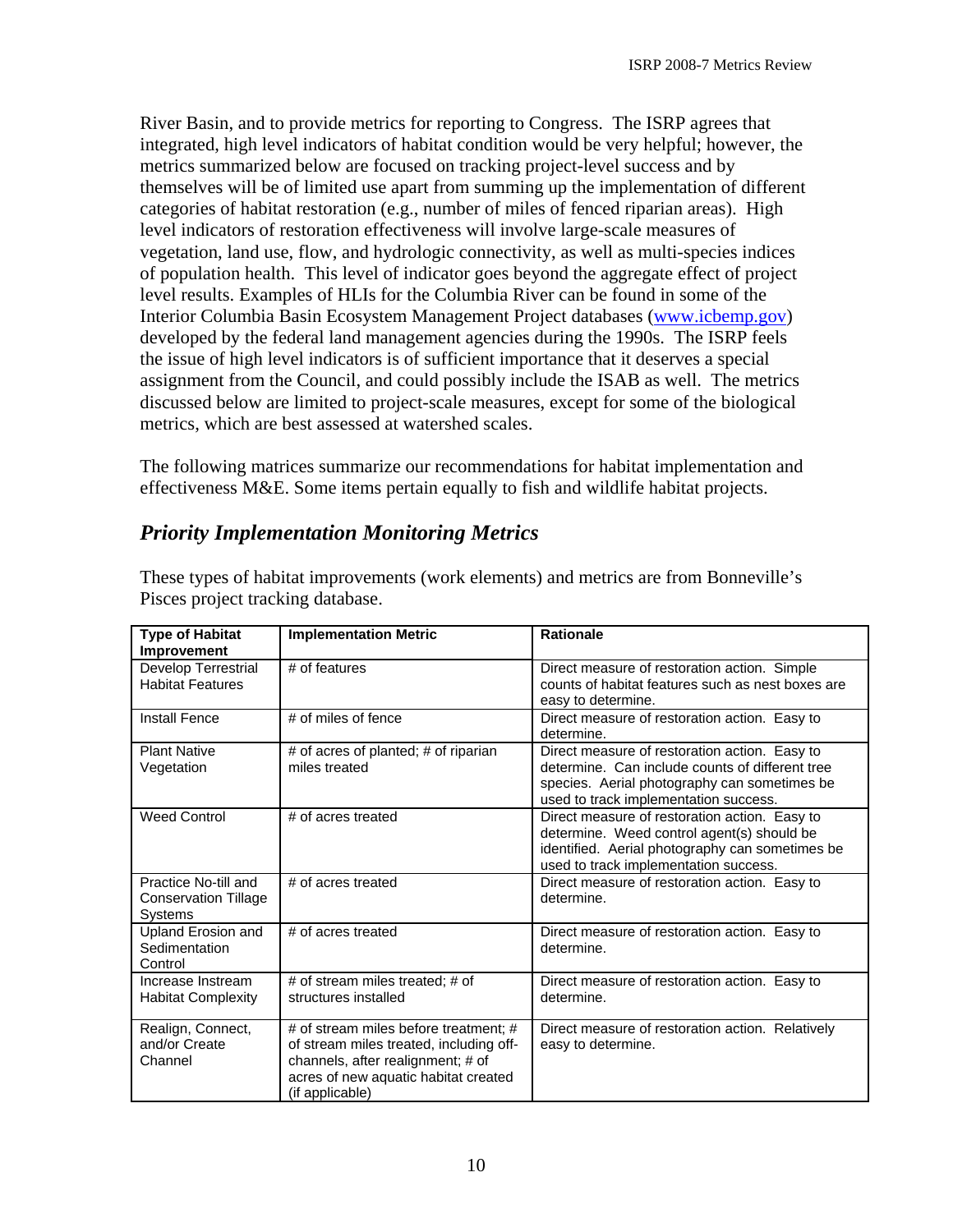| <b>Type of Habitat</b><br>Improvement         | <b>Implementation Metric</b>                                                                                                                                                                                                                   | <b>Rationale</b>                                                                                                                                                                                                                                                                                                                                                                                                                                                                                   |
|-----------------------------------------------|------------------------------------------------------------------------------------------------------------------------------------------------------------------------------------------------------------------------------------------------|----------------------------------------------------------------------------------------------------------------------------------------------------------------------------------------------------------------------------------------------------------------------------------------------------------------------------------------------------------------------------------------------------------------------------------------------------------------------------------------------------|
| Decommission Road                             | # of road miles decommissioned                                                                                                                                                                                                                 | Direct measure of restoration action. Easy to<br>determine.                                                                                                                                                                                                                                                                                                                                                                                                                                        |
| Improve/Relocate<br>Road                      | # of road miles improved, upgraded,<br>or relocated. List of measures<br>implemented in the project (e.g., side<br>cast removal, culvert replacement,<br>installation of cross drains)                                                         | Direct measure of restoration action. Easy to<br>determine.                                                                                                                                                                                                                                                                                                                                                                                                                                        |
| Remove invasive<br>vegetation                 | # of acres treated                                                                                                                                                                                                                             | Direct measure of restoration action. Easy to<br>determine. Control agent(s) should be identified.                                                                                                                                                                                                                                                                                                                                                                                                 |
| Create, Restore,<br>and/or Enhance<br>Wetland | # of acres treated                                                                                                                                                                                                                             | Direct measure of restoration action. Easy to<br>determine. The type of wetland should be<br>specified (e.g., pond, marsh, etc.).                                                                                                                                                                                                                                                                                                                                                                  |
| Install Fish Passage<br><b>Structure</b>      | Estimated # of miles of habitat<br>accessed                                                                                                                                                                                                    | Direct measure of restoration action. May be<br>somewhat difficult to determine unless there is a<br>known blockage upstream that defines the upper<br>limit of fish distribution. For the purposes of<br>implementation monitoring, the amount of stream<br>habitat potentially made accessible by the blockage<br>removal could be estimated using maps.                                                                                                                                         |
| Install Well and/or<br>Pipeline               | Amount of unprotected water flow<br>returned to the stream by<br>conservation in cubic feet per second<br>as per the conservation agreement.<br>The estimated # of miles of primary<br>stream reach improvement is an<br>effectiveness metric. | Direct measure of restoration action; however,<br>quantifying the amount of water actually returned to<br>a stream requires gauging, which may be beyond<br>the technical capability of some land owners.<br>Estimated return flows specified in the water<br>agreement based on pump capacity and duration<br>of well operation may be the only practical way to<br>quantify implementation benefits. Actual<br>measurement of instream flow enhancement<br>constitutes effectiveness monitoring. |
| Remove/Install<br><b>Diversion</b>            | Amount of water flow left in the<br>stream in cubic feet per second as<br>per the conservation agreement                                                                                                                                       | Direct measure of restoration action. Determined<br>by the water right foregone. Actual measurement<br>of instream flow enhancement constitutes<br>effectiveness monitoring.                                                                                                                                                                                                                                                                                                                       |
| Lease Land                                    | # of acres of new lease; # of riparian<br>miles protected                                                                                                                                                                                      | Direct measure of restoration action. Easy to<br>determine.                                                                                                                                                                                                                                                                                                                                                                                                                                        |
| Trap and Haul                                 | # of fish, including species                                                                                                                                                                                                                   | Direct measure of restoration action. Relatively<br>easy to determine.                                                                                                                                                                                                                                                                                                                                                                                                                             |
| Install Fish Screen                           | Quantity of water protected by<br>screening, as determined by what is<br>stated in the water right or calculated<br>based on flow rate; Screen installed<br>as per plans; thorough photo<br>documentation of installed screen                  | Direct measure of restoration action. Easy to<br>determine.                                                                                                                                                                                                                                                                                                                                                                                                                                        |
| Remove/Modify Dam                             | Estimated # of miles of habitat<br>accessed                                                                                                                                                                                                    | Direct measure of restoration action. Somewhat<br>difficult to determine unless there is a known<br>blockage upstream from the dam that defines the<br>upper limit of fish distribution.                                                                                                                                                                                                                                                                                                           |
| <b>Install Sprinkler</b>                      | Amount of unprotected water flow<br>returned to the stream by<br>conservation in cubic feet per second<br>as per the conservation agreement                                                                                                    | Direct measure of restoration action; however,<br>quantifying the amount of water actually returned to<br>a stream requires gauging, which may be beyond<br>the technical capability of some land owners.<br>Estimated return flows specified in the water<br>agreement based on pump capacity and duration<br>of well operation may be the only practical way to<br>quantify implementation benefits. Actual<br>measurement of instream flow enhancement<br>constitutes effectiveness monitoring. |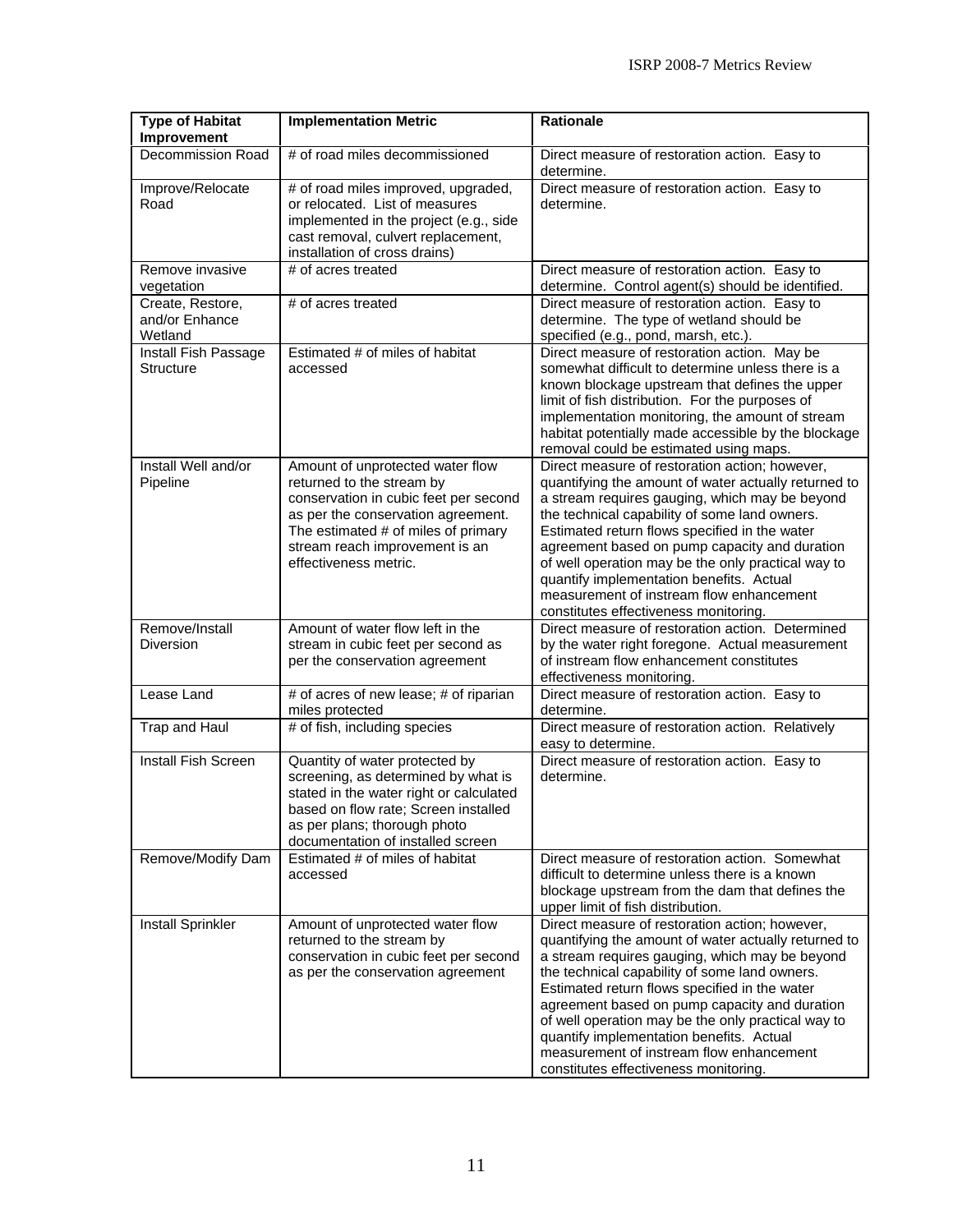<span id="page-13-0"></span>

| <b>Type of Habitat</b><br>Improvement | <b>Implementation Metric</b>                                                                                                                              | <b>Rationale</b>                                                                                                                                                                                                                                                                                                                                                                                                                          |
|---------------------------------------|-----------------------------------------------------------------------------------------------------------------------------------------------------------|-------------------------------------------------------------------------------------------------------------------------------------------------------------------------------------------------------------------------------------------------------------------------------------------------------------------------------------------------------------------------------------------------------------------------------------------|
| Restore Access to<br>Floodplain       | Estimated # of acres of potential<br>floodplain habitat reconnected to<br>river; # of new floodplain access<br>points                                     | Direct measure of restoration action; however,<br>estimating the area inundated during floods will<br>depend on flood magnitude. It may be easier to<br>estimate the area that can be flooded after<br>floodplain access is restored using 50-year flood<br>projections.                                                                                                                                                                  |
| Acquire Water<br>Instream             | Amount of water secured; flow of<br>water returned to the stream as<br>prescribed in the water acquisition as<br>a percentage of the mean annual<br>flow. | Direct measure of restoration action; however,<br>quantifying the amount of water actually returned to<br>a stream requires gauging, which may be beyond<br>the technical capability of some land owners.<br>Estimated return flows specified in the water<br>agreement may be the only practical way to<br>quantify implementation benefits. Actual<br>measurement of instream flow enhancement<br>constitutes effectiveness monitoring. |
| Remove Mine<br>Tailings               | # of acres treated; tons of tailings<br>removed                                                                                                           | Direct measure of restoration action. Relatively<br>easy to determine. Quantifying the weight of<br>tailings removed may require assumptions about<br>weight-volume relationships.                                                                                                                                                                                                                                                        |

## *Priority Metrics for Implementation Monitoring by Habitat Project Type*

| <b>Project Type</b>                                                         | Implementation Monitoring Priority Recommendations (at least one metric<br>should be determined for each project)                                                                                                                                                |  |
|-----------------------------------------------------------------------------|------------------------------------------------------------------------------------------------------------------------------------------------------------------------------------------------------------------------------------------------------------------|--|
| Riparian fencing; riparian<br>vegetation management                         | 1. Measurements of miles of fence installed, acres of weeds or invasive plants<br>treated, or acres planted with native vegetation.                                                                                                                              |  |
|                                                                             | 2. Photo-documentation at pre-determined photo points to provide a basis for<br>changes in the condition of the fence or riparian zone over time.                                                                                                                |  |
| Erosion control                                                             | 1. Measurements of the number of acres treated and the types of control measures<br>employed.                                                                                                                                                                    |  |
|                                                                             | 2. Photo-documentation at pre-determined photo points of the erosion control<br>treatments applied to a site. The photos should provide a representative<br>sampling of the entire area treated and the range of conditions to which<br>treatments were applied. |  |
| Stream habitat                                                              | 1. Number of rearing habitat structures installed.                                                                                                                                                                                                               |  |
| improvement; channel<br>realignment; floodplain                             | 2. Length of stream receiving habitat treatments or channel bioengineering.                                                                                                                                                                                      |  |
| reconnection                                                                | 3. Number of floodplain access points; potential acres of floodplain reconnected<br>with channel.                                                                                                                                                                |  |
|                                                                             | 4. Estimated area of spawning habitat created or rehabilitated.                                                                                                                                                                                                  |  |
|                                                                             | 5. Photo-documentation of the stream or floodplain before and after treatment.                                                                                                                                                                                   |  |
| Water conservation                                                          | 1. Acres of land affected by the improved irrigation system.                                                                                                                                                                                                     |  |
| (including water right<br>acquisition); no-till or<br>conservation tillage; | 2. Reduction in agricultural water withdrawals from streams or rivers - measured in<br>cfs (cubic feet per second).                                                                                                                                              |  |
| improved irrigation systems<br>(wells, pipelines, drip                      | 3. Amount of water conserved by installing well(s) – requires measurement of water<br>vield from well in cfs.                                                                                                                                                    |  |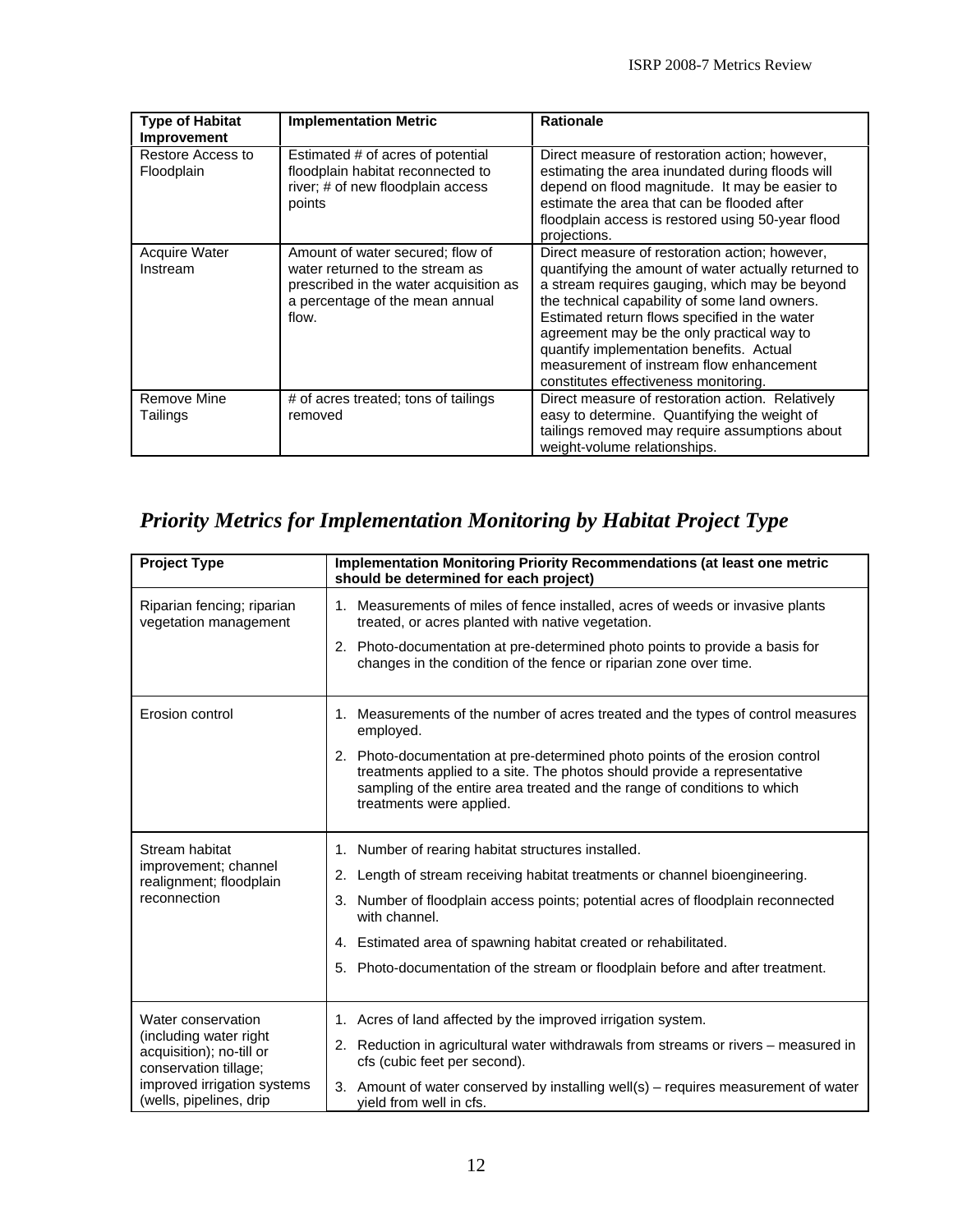<span id="page-14-0"></span>

| <b>Project Type</b>                                      | Implementation Monitoring Priority Recommendations (at least one metric<br>should be determined for each project)                                                                                 |  |
|----------------------------------------------------------|---------------------------------------------------------------------------------------------------------------------------------------------------------------------------------------------------|--|
| irrigation, reduced water<br>consumption sprinklers)     | 4. Amount of water released to instream flow from water rights acquisition (while<br>this is usually a theoretical figure, actual before and after stream discharge<br>measurements are helpful). |  |
|                                                          | 5. Acres of land in no-till or conservation tillage practices.                                                                                                                                    |  |
| Road improvement,                                        | Miles of road decommissioned.<br>$1_{-}$                                                                                                                                                          |  |
| relocation, or<br>decommissioning                        | 2. Miles of road relocated away from a riparian zone, floodplain, or unstable slope.                                                                                                              |  |
|                                                          | 3. Number of road improvements implemented, e.g., # of water bars, ditch relief<br>culverts, improved road crowns, and other sediment control measures.                                           |  |
|                                                          | 4. Number of direct entry sediment points (ditches or culverts discharging directly to<br>a stream channel) eliminated.                                                                           |  |
| Fish passage improvement;                                | Photo-documentation of the site before and after treatment.<br>1.                                                                                                                                 |  |
| road crossing replacement;<br>dam removal; trap and haul | 2. Documentation of steps taken to ensure that site is passable (include description<br>of passability at different flows and by different species/life history stages).                          |  |
|                                                          | 3. In the case of trap and haul projects, the actual number and species of fish<br>captured and relocated above a barrier.                                                                        |  |
|                                                          |                                                                                                                                                                                                   |  |
| <b>Terrestrial habitat</b><br>improvement; land leases   | 1. Number of acres treated or leased.                                                                                                                                                             |  |
|                                                          | 2. Number of habitat features installed or improved.                                                                                                                                              |  |
|                                                          | 3. Photo-documentation of habitat features improved.                                                                                                                                              |  |

## *Effectiveness Monitoring Metrics*

| <b>Project Type</b>                                    | <b>Habitat Effectiveness Monitoring</b><br>Recommendations (it is desirable that<br>at least one metric should be<br>determined for each project)                                                                                                                                                                                                                                                                                                    | <b>Biological Effectiveness Monitoring</b><br><b>Recommendations (biological</b><br>effectiveness monitoring should be<br>coordinated according to the applicable<br>subbasin plan or IMW study design)                                                                                                                                                                                                                                                      |
|--------------------------------------------------------|------------------------------------------------------------------------------------------------------------------------------------------------------------------------------------------------------------------------------------------------------------------------------------------------------------------------------------------------------------------------------------------------------------------------------------------------------|--------------------------------------------------------------------------------------------------------------------------------------------------------------------------------------------------------------------------------------------------------------------------------------------------------------------------------------------------------------------------------------------------------------------------------------------------------------|
| Riparian fencing;<br>riparian vegetation<br>management | Measurements of changes in ground<br>1.<br>cover over time (several years, if<br>possible). This can be carried out by<br>standard vegetation survey methods<br>such as transects or regularly spaced<br>vegetation plots. Sampling locations<br>should include the outer riparian zone<br>as well as the streambank.<br>Photopoints can be used if standard<br>vegetation survey methods are not<br>feasible.<br>Quantitative measurements of<br>2. | Surveys of plant mortality due to browse<br>pressure. This includes monitoring to<br>determine livestock grazing as well as<br>browsing by wildlife (ungulates, rodents,<br>and beaver). The surveys should<br>examine plant mortality rates and, where<br>possible, identify the causes of mortality.<br>These causes might be due to browsing.<br>But lack of water, disease, or other<br>causes also might be important,<br>depending on site conditions. |
|                                                        | changes in riparian canopy density<br>over time. This can be accomplished<br>with canopy densiometers, fisheye<br>photography coupled with computer<br>analysis, or an array of light sensing                                                                                                                                                                                                                                                        |                                                                                                                                                                                                                                                                                                                                                                                                                                                              |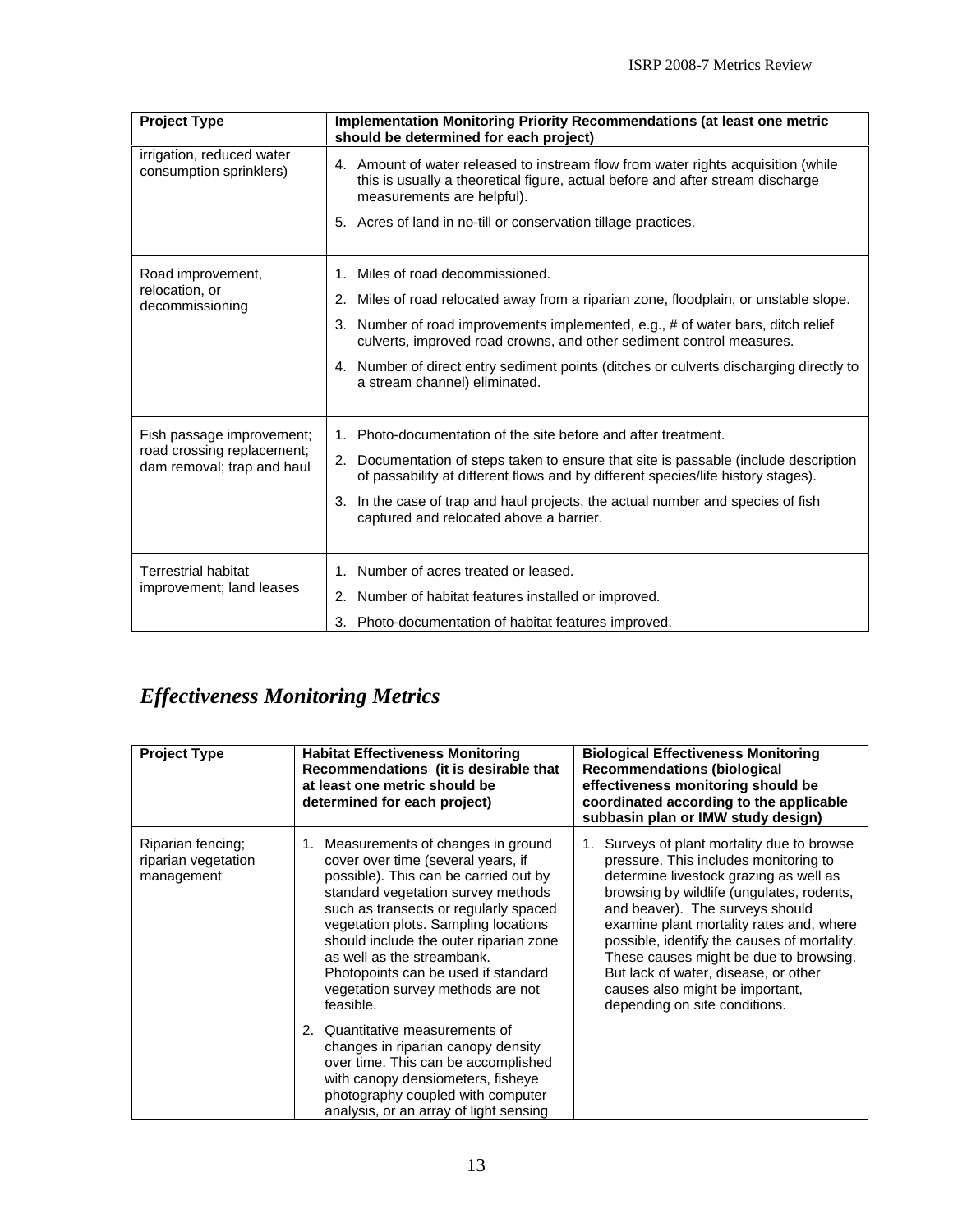| <b>Project Type</b>                                                               | <b>Habitat Effectiveness Monitoring</b><br>Recommendations (it is desirable that<br>at least one metric should be<br>determined for each project)                                                                                                                                                                                                                                                                                                                                                                                                                                                                                                                                                                                                                                                                                                                                                                                                                              | <b>Biological Effectiveness Monitoring</b><br><b>Recommendations (biological</b><br>effectiveness monitoring should be<br>coordinated according to the applicable<br>subbasin plan or IMW study design)                                                                                                                                                                                                                                                                          |
|-----------------------------------------------------------------------------------|--------------------------------------------------------------------------------------------------------------------------------------------------------------------------------------------------------------------------------------------------------------------------------------------------------------------------------------------------------------------------------------------------------------------------------------------------------------------------------------------------------------------------------------------------------------------------------------------------------------------------------------------------------------------------------------------------------------------------------------------------------------------------------------------------------------------------------------------------------------------------------------------------------------------------------------------------------------------------------|----------------------------------------------------------------------------------------------------------------------------------------------------------------------------------------------------------------------------------------------------------------------------------------------------------------------------------------------------------------------------------------------------------------------------------------------------------------------------------|
|                                                                                   | devices (e.g., PAR sensors).<br>Whatever the method, measurements<br>should be taken throughout the project<br>area and be replicated over time<br>periods sufficient to capture trends. It<br>is assumed most of the monitoring will<br>occur in summer when shade is most<br>important to aquatic ecosystems.<br>Temperature measurements should<br>accompany shade measurements.                                                                                                                                                                                                                                                                                                                                                                                                                                                                                                                                                                                            |                                                                                                                                                                                                                                                                                                                                                                                                                                                                                  |
| Erosion control                                                                   | 1. Measurements of changes in ground<br>cover over time (several years, if<br>possible). This can be carried out by<br>standard vegetation survey methods<br>such as transects or regularly spaced<br>vegetation plots. Photo<br>documentation can be used if funding<br>is insufficient for actual vegetation<br>surveys.<br>2. Upstream-downstream and before-<br>after comparisons of stream<br>sedimentation at the project area.<br>Turbidity measurements are much<br>easier to analyze, but sufficient<br>samples must be obtained to capture<br>the range of turbidity variation, so<br>automated samplers may be needed.<br>Deposited sediment is much harder to<br>sample and analyze (e.g., freeze<br>coring), but surrogate measures (e.g.,<br>embeddedness) may reveal trends if<br>large changes occur.<br>3. Measurements of surface erosion over<br>time using sediment collection<br>trenches, erosion pins, or some other<br>erosion study method. This is a | 1. Stream macroinvertebrates have<br>sometimes been used to assess habitat<br>degradation, and there are sediment-<br>specific macroinvertebrate metrics (e.g.,<br>extent of gill fouling on mayflies), but<br>great care must be used to partition the<br>effects of a sediment control project from<br>other factors that may influence<br>sediment quantity in the stream channel.<br>Some of the more commonly-used<br>macroinvertebrate metrics include<br>RIVPACs and IBI. |
|                                                                                   | difficult undertaking because it is often<br>hard to sample enough sites to be fully<br>representative of the project area, so it<br>is unlikely to be carried out in most<br>cases. It is, however, the most direct<br>method of determining surface<br>erosion.                                                                                                                                                                                                                                                                                                                                                                                                                                                                                                                                                                                                                                                                                                              |                                                                                                                                                                                                                                                                                                                                                                                                                                                                                  |
| Stream habitat<br>improvement; channel<br>realignment; floodplain<br>reconnection | Inventory of stream habitat<br>1.<br>composition, preferably using a<br>Before-After-Control-Impact (BACI)<br>design. Above and/or below stream<br>reaches may serve as control sites if<br>they possess similar gradients and<br>other geomorphic features in common<br>with the treated reach. To establish<br>the longevity of instream structures<br>inventories should be repeated over<br>several years or until a major channel-<br>forming flood occurs.                                                                                                                                                                                                                                                                                                                                                                                                                                                                                                               | 1. Surveys of fish use of rehabilitated<br>habitat in the project area, using<br>techniques as quantitative as funding<br>permits (this will range from<br>electrofishing to snorkel counts,<br>depending on conditions). Similar<br>surveys should be carried out at control<br>sites, using a BACI design where<br>possible.<br>2. Depending on the location and extent of<br>the stream habitat improvement project,                                                          |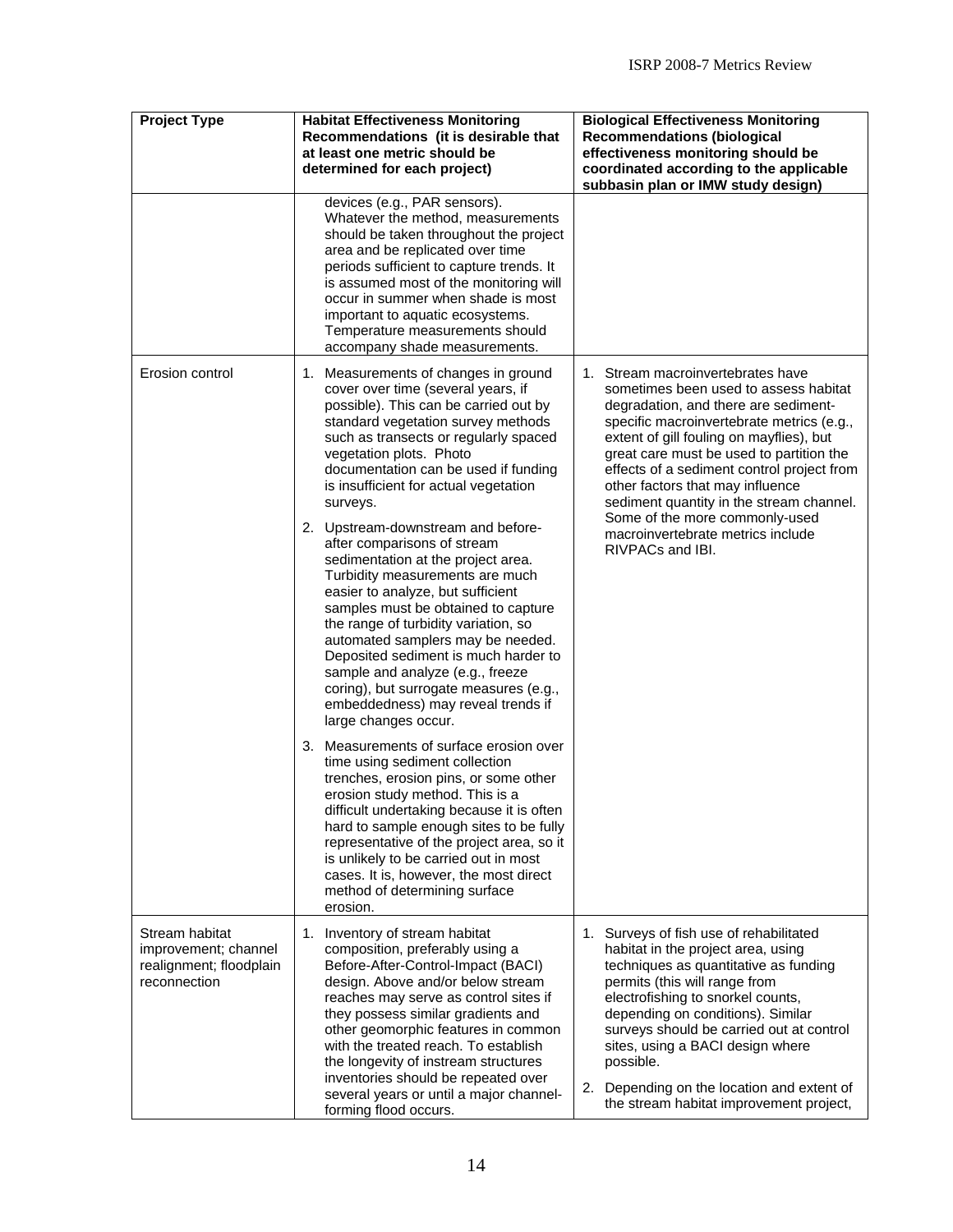| <b>Project Type</b>                                                                                                                                                                                                       | <b>Habitat Effectiveness Monitoring</b><br>Recommendations (it is desirable that<br>at least one metric should be<br>determined for each project)                                                                                                                                                                                                                                                                                                                                                                                                                                                                                                                                                                                                                                                                        | <b>Biological Effectiveness Monitoring</b><br><b>Recommendations (biological</b><br>effectiveness monitoring should be<br>coordinated according to the applicable<br>subbasin plan or IMW study design)                                                                                                                                                                                                                                                                                                                                                                                                                                                                                                                                                                                                                                                                                                                                                                                                                                                                                                                                                                                                                                                                                                               |
|---------------------------------------------------------------------------------------------------------------------------------------------------------------------------------------------------------------------------|--------------------------------------------------------------------------------------------------------------------------------------------------------------------------------------------------------------------------------------------------------------------------------------------------------------------------------------------------------------------------------------------------------------------------------------------------------------------------------------------------------------------------------------------------------------------------------------------------------------------------------------------------------------------------------------------------------------------------------------------------------------------------------------------------------------------------|-----------------------------------------------------------------------------------------------------------------------------------------------------------------------------------------------------------------------------------------------------------------------------------------------------------------------------------------------------------------------------------------------------------------------------------------------------------------------------------------------------------------------------------------------------------------------------------------------------------------------------------------------------------------------------------------------------------------------------------------------------------------------------------------------------------------------------------------------------------------------------------------------------------------------------------------------------------------------------------------------------------------------------------------------------------------------------------------------------------------------------------------------------------------------------------------------------------------------------------------------------------------------------------------------------------------------|
|                                                                                                                                                                                                                           | 2. Where the goal is to increase channel<br>sinuosity by realigning the channel,<br>monitoring should track sinuosity over<br>time to verify that desired changes<br>have occurred and the stream has not<br>reverted back to its former alignment.<br>This can be done remotely (e.g., air<br>photos). Where the goal is to<br>reconnect the stream with its<br>floodplain, measure the area of<br>floodplain inundated at different flood<br>stages and the time period flooded.                                                                                                                                                                                                                                                                                                                                       | it might be possible to monitor the<br>number of migrating adults and smolts,<br>which can potentially provide a very<br>powerful way of measuring productivity<br>change. However, great care must be<br>taken to ensure that adult spawning and<br>smolt production occurred within the<br>project reach, not somewhere else. In<br>most cases, this can't be done unless<br>the restoration treatment is applied to the<br>entire available stream network. The<br>alternative is to place permanent fish<br>traps at the upstream and downstream<br>boundary of the treated reach, but this<br>often imposes maintenance problems<br>and traps may occasionally fail.<br>Generally speaking, it would be very<br>difficult to assess the effect of a project<br>implemented at the reach scale on smolt<br>production or the abundance of returning<br>adults. These metrics are influenced by<br>factors not related to the project<br>(especially for adults) and the<br>interannual variation is typically so large<br>that detecting any response would take<br>many years of data collection. It is very<br>important to understand how these<br>metrics do respond to habitat restoration.<br>However, this type of assessment<br>requires an IMW type approach to have<br>any realistic chance of success. |
| Water conservation<br>(including water right<br>acquisition); no-till or<br>conservation tillage;<br>improved irrigation<br>systems (wells,<br>pipelines, drip<br>irrigation, reduced<br>water consumption<br>sprinklers) | 1. Effectiveness monitoring should focus<br>on two aspects of water conservation<br>- the quantity of water added to<br>instream flows as a result of the<br>conservation action, and both the<br>quality and quantity of water returned<br>to the stream, if this is part of the<br>project. Water quantity should be<br>measured as directly as possible<br>(instream discharge and, where<br>applicable, careful measurements of<br>return water volume) and related to<br>the natural hydrograph of the drainage<br>system, e.g., does the project increase<br>summer low flows? The quality of<br>agricultural return water should be<br>monitored, including sediment,<br>temperature, and agriculturally-related<br>chemical concentrations (particularly<br>nutrients, hormones, herbicides, and<br>pesticides). | 1. Fish condition and abundance within and<br>downstream from the reach receiving the<br>additional water can be monitored and<br>compared to control (usually upstream)<br>sites. Fish abundance should be<br>monitored using techniques as<br>quantitative as possible. Fish condition -<br>a ratio of weight to length for specific<br>species and age classes - can provide a<br>surrogate measure of trophic conditions<br>in the stream.<br>2. Water or tissue samples of fish<br>downstream from agricultural return<br>water sites can be monitored for<br>chemicals that might interfere with<br>survival, growth, or reproduction.                                                                                                                                                                                                                                                                                                                                                                                                                                                                                                                                                                                                                                                                          |
| Road improvement,<br>relocation, or<br>decommissioning                                                                                                                                                                    | 1. Upstream-downstream and before-<br>after comparisons of stream<br>sedimentation at the project area.<br>Turbidity measurements are much                                                                                                                                                                                                                                                                                                                                                                                                                                                                                                                                                                                                                                                                               | 1. Stream macroinvertebrates have<br>sometimes been used to assess habitat<br>degradation, and there are sediment-<br>specific macroinvertebrate metrics (e.g.,                                                                                                                                                                                                                                                                                                                                                                                                                                                                                                                                                                                                                                                                                                                                                                                                                                                                                                                                                                                                                                                                                                                                                       |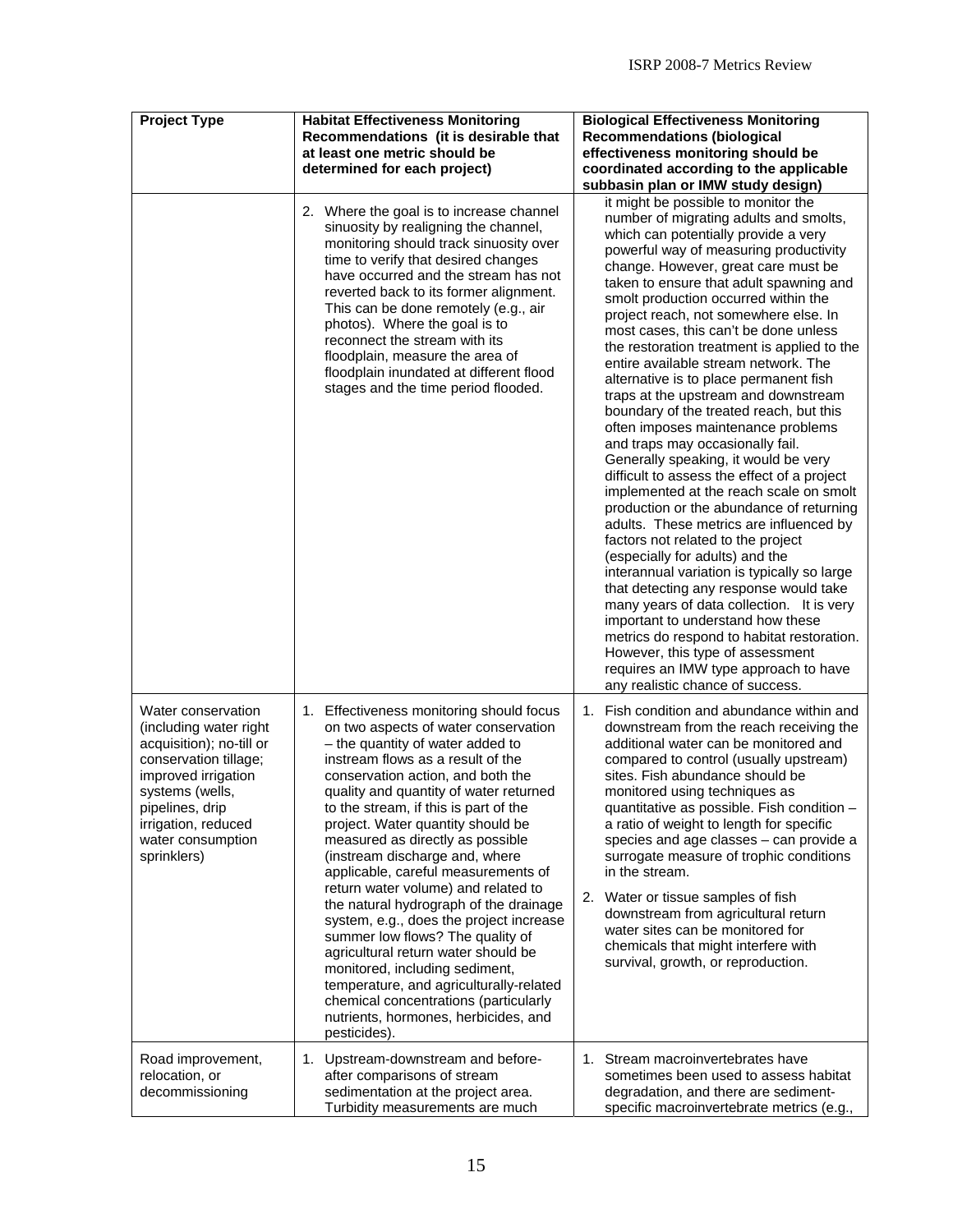| <b>Project Type</b>                                                                         | <b>Habitat Effectiveness Monitoring</b><br>Recommendations (it is desirable that<br>at least one metric should be<br>determined for each project)<br>easier to analyze, but sufficient<br>samples must be obtained to capture<br>the range of turbidity variation, so<br>automated samplers are often needed.<br>Deposited sediment is much harder to<br>sample and analyze (e.g., freeze<br>coring), but surrogate measures (e.g.,<br>embeddedness) may reveal trends if<br>large changes occur.<br>2. Because many road relocation<br>projects aim to get roads out of<br>riparian zones, post-treatment<br>effectiveness monitoring should<br>include surveys of riparian vegetation<br>condition, re-establishment of<br>secondary channels that were cut off<br>by the old road, and reconnection of<br>the stream with off-channel wetlands<br>and other floodplain features that were<br>formerly isolated. Such surveys need<br>not be repeated in multiple years as<br>long as the riparian zone remains<br>intact. | <b>Biological Effectiveness Monitoring</b><br><b>Recommendations (biological</b><br>effectiveness monitoring should be<br>coordinated according to the applicable<br>subbasin plan or IMW study design)<br>extent of gill fouling on mayflies), but<br>great care must be used to partition the<br>effects of a sediment control project from<br>other factors that may influence<br>sediment quantity in the stream channel.<br>Some of the more commonly-used<br>macroinvertebrate metrics include<br>RIVPACs and IBI.<br>2. Measurement of egg-fry survival rates<br>may be appropriate in cases where<br>improvement of spawning gravel quality<br>is a project objective,                                                                                                                                                                                                                                                              |
|---------------------------------------------------------------------------------------------|------------------------------------------------------------------------------------------------------------------------------------------------------------------------------------------------------------------------------------------------------------------------------------------------------------------------------------------------------------------------------------------------------------------------------------------------------------------------------------------------------------------------------------------------------------------------------------------------------------------------------------------------------------------------------------------------------------------------------------------------------------------------------------------------------------------------------------------------------------------------------------------------------------------------------------------------------------------------------------------------------------------------------|---------------------------------------------------------------------------------------------------------------------------------------------------------------------------------------------------------------------------------------------------------------------------------------------------------------------------------------------------------------------------------------------------------------------------------------------------------------------------------------------------------------------------------------------------------------------------------------------------------------------------------------------------------------------------------------------------------------------------------------------------------------------------------------------------------------------------------------------------------------------------------------------------------------------------------------------|
| Fish passage<br>improvement; road<br>crossing replacement;<br>dam removal; trap and<br>haul | None                                                                                                                                                                                                                                                                                                                                                                                                                                                                                                                                                                                                                                                                                                                                                                                                                                                                                                                                                                                                                         | 1. Actual surveys of fish use of the newly<br>accessible section of stream. At a<br>minimum, two or more foot surveys, or<br>other appropriate survey method, of the<br>reach upstream from the former barrier<br>(one early in the spawning season; one<br>late) to determine how far up in the<br>watershed adults migrate. This should<br>be repeated for several years to capture<br>a range of flow conditions and adult<br>abundances.<br>2. Where feasible, determine smolt<br>production from the newly available<br>habitat. This will facilitate a much better<br>understanding of the productivity of the<br>upper watershed and the long-term<br>benefits of the barrier removal project<br>(dividing smolts going out by brood-year<br>adults coming in gives a crude but<br>valuable ratio of smolt production per<br>adult). This should only be attempted<br>where accurate estimates of adults and<br>smolts are possible. |
| <b>Terrestrial habitat</b><br>improvement; land<br>leases                                   | 1. Effectiveness monitoring should<br>include measures of the rate at which<br>a site is returning to a desired<br>condition. Quite often the focus will be<br>on restoring a particular type of plant<br>community, so survey techniques<br>appropriate to plant assemblage<br>succession should be used, such as                                                                                                                                                                                                                                                                                                                                                                                                                                                                                                                                                                                                                                                                                                           | 1. If the goal is to restore habitat for various<br>wildlife species, direct census<br>techniques (e.g., winter bird counts,<br>pitfall traps for rodents, etc.) should be<br>used.                                                                                                                                                                                                                                                                                                                                                                                                                                                                                                                                                                                                                                                                                                                                                         |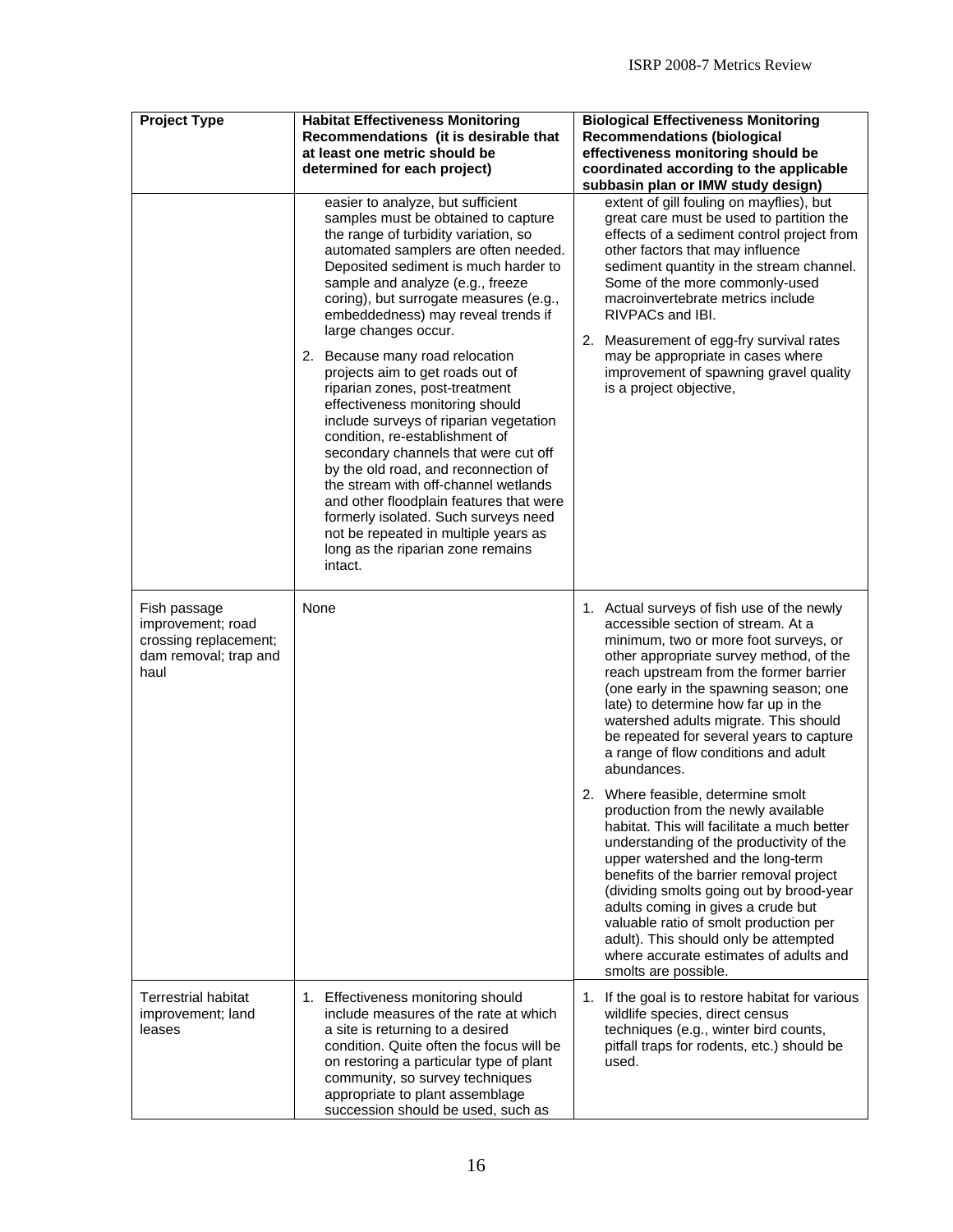<span id="page-18-0"></span>

| <b>Project Type</b> | <b>Habitat Effectiveness Monitoring</b><br>Recommendations (it is desirable that<br>at least one metric should be<br>determined for each project)                                                                                                                                                                 | <b>Biological Effectiveness Monitoring</b><br><b>Recommendations (biological</b><br>effectiveness monitoring should be<br>coordinated according to the applicable<br>subbasin plan or IMW study design) |
|---------------------|-------------------------------------------------------------------------------------------------------------------------------------------------------------------------------------------------------------------------------------------------------------------------------------------------------------------|---------------------------------------------------------------------------------------------------------------------------------------------------------------------------------------------------------|
|                     | permanent vegetation plots.                                                                                                                                                                                                                                                                                       |                                                                                                                                                                                                         |
|                     | 2. Remote sensing can be used to track<br>changes in canopy cover, forest<br>composition, and other potentially<br>useful measures of landscape change.<br>Although these techniques can be<br>expensive (e.g., LiDAR), the cost can<br>often be spread among several<br>projects if they are in close proximity. |                                                                                                                                                                                                         |

#### **Priority Reporting for Wildlife Projects**

Most habitat enhancement actions for wildlife are covered in the categories below. Likewise, many of the routine M&E activities would fall into these categories in the sense that they should be supporting populations or particular resources required by populations of focal species.

Acquisition and reporting for wildlife has evolved based on the assumption that habitat is an acceptable surrogate for wildlife populations. This assumption underlies approaches using Habitat Evaluation Procedures (HEP), Habitat Units (HU), and Habitat Suitability Indices (HSI) as metrics for assigning credits to wildlife projects. While these procedures may have represented the state of the science underlying wildlife management when formulated decades ago, they are now seldom used by wildlife habitat researchers. Implementation of the Endangered Species Act has spurred evaluation of the "habitat as surrogate" concept and found it lacking, both biologically and legally. Given that BPA has committed to HEP and HUs for crediting against habitat losses, there are better strategies following acquisition and development of wildlife habitat projects to directly evaluate wildlife responses and determine if the Wildlife Program is meeting its biological objectives. The ISRP has stated that HEPs, HSIs, and HUs can provide a baseline crediting function as part of implementation tracking, but their use after that is questionable. Thus, these terms are not used below.

| <b>Type of Wildlife</b><br><b>Action (work</b><br>element) | <b>Implementation Metric</b>                                                                | <b>Rationale</b>                                    |
|------------------------------------------------------------|---------------------------------------------------------------------------------------------|-----------------------------------------------------|
| Land<br>acquisition                                        | Type of acquisition (Fee Title, New<br>Easement, Renewed Easement,<br>Exchange, Lease, Mix) | Needed for current/future planning and<br>budgeting |
|                                                            | Focal species/quilds to benefit                                                             | Basis for effectiveness monitoring and<br>planning  |

#### *Priority Implementation Monitoring Metrics*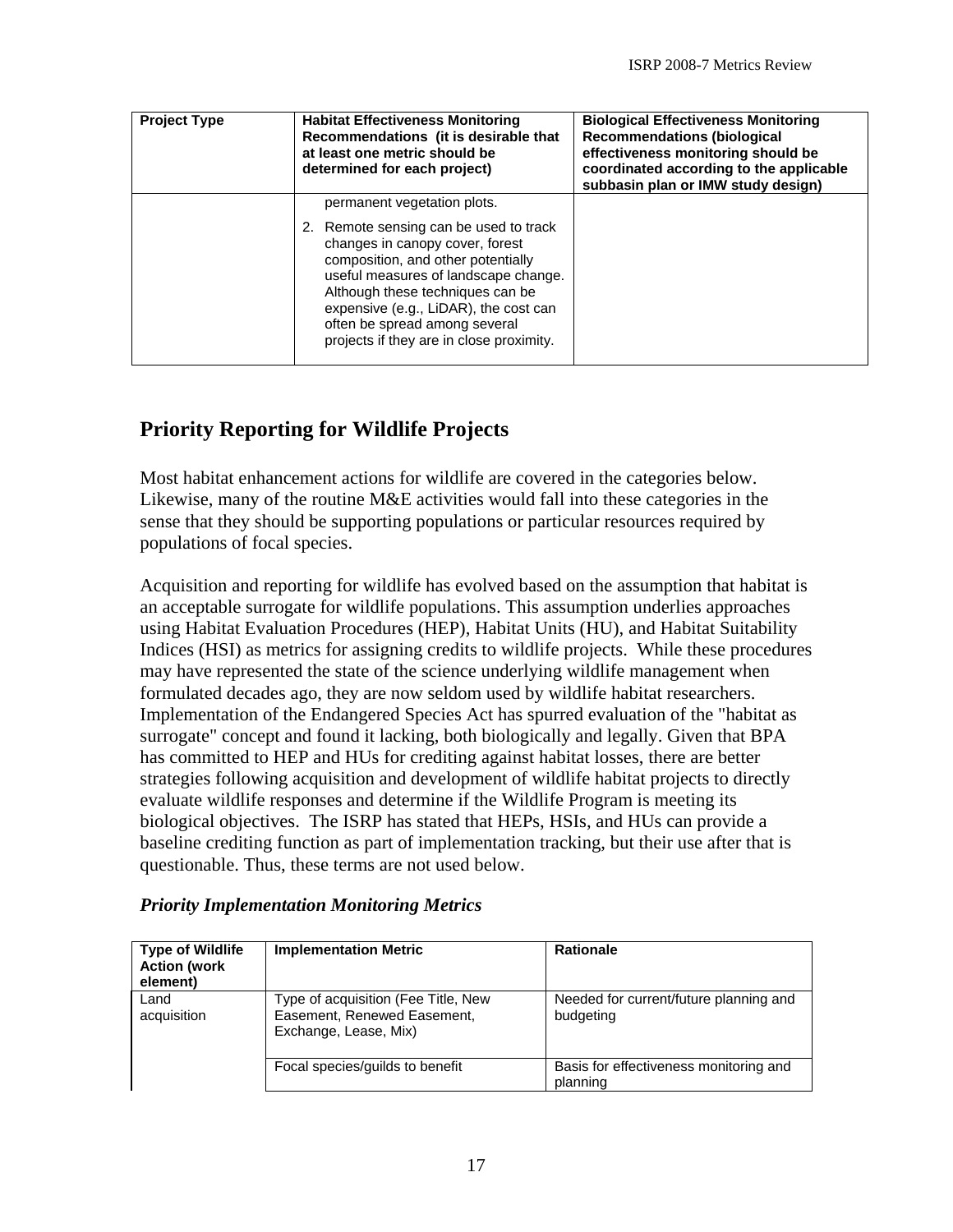| <b>Type of Wildlife</b><br><b>Action (work</b><br>element) | <b>Implementation Metric</b>                                                                                                                                    | <b>Rationale</b>                                                                |
|------------------------------------------------------------|-----------------------------------------------------------------------------------------------------------------------------------------------------------------|---------------------------------------------------------------------------------|
|                                                            | Area of current and anticipated habitat<br>available for species of interest following<br>project and anticipated use                                           | Basis for effectiveness monitoring and<br>planning                              |
|                                                            | Effective date of acquisition(PISCES<br>reporting is Optional)                                                                                                  | Needed for current/future planning                                              |
|                                                            | End date of easement or lease (PISCES<br>reporting is Optional)                                                                                                 | Needed for current/future planning                                              |
|                                                            | # of riparian miles protected to 0.01                                                                                                                           | Basis for effectiveness monitoring                                              |
|                                                            | # of riparian acres protected to 0.1                                                                                                                            | Basis for effectiveness monitoring                                              |
|                                                            | Start latitude of protected stream reach<br>entered in decimal degrees to 0.000001 or<br>GPS coordinates (PISCES reporting is<br>Optional)                      | Integrate project with other spatial<br>habitat and population data<br>Planning |
|                                                            | End latitude of protected stream reach<br>entered in decimal degrees to 0.000001,<br>or GPS coordinates (PISCES reporting is<br>Optional)                       | Integrate project with other spatial<br>habitat and population data<br>Planning |
|                                                            | Start longitude of protected stream reach<br>entered in decimal degrees to 0.000001,<br>or GPS coordinates (PISCES reporting is                                 | Integrate project with other spatial<br>habitat and population data             |
|                                                            | Optional)                                                                                                                                                       | Planning                                                                        |
|                                                            | End longitude of protected stream reach<br>entered in decimal degrees to 0.000001,<br>or GPS coordinates (PISCES reporting is                                   | Integrate project with other spatial<br>habitat and population data             |
|                                                            | Optional)                                                                                                                                                       | Planning                                                                        |
|                                                            | # of upland acres protected to 0.1                                                                                                                              | Basis for effectiveness monitoring                                              |
|                                                            | $#$ of wetland acres protected to 0.1                                                                                                                           | Basis for effectiveness monitoring                                              |
| Produce<br>Environmental<br>Compliance                     | As required by Federal or State codes for<br>stream channel alteration, species<br>relocation, genetic modification, controlled                                 | Insure legal clearances and<br>implementation                                   |
| Documentation<br>Develop/modify                            | burning or herbicide use.<br>Focal species/guilds to benefit                                                                                                    | Entry into relevant databases<br>As a basis for future monitoring               |
| water source                                               |                                                                                                                                                                 |                                                                                 |
|                                                            | Area of current and anticipated habitat<br>available for species of interest following<br>project and anticipated benefit to species<br>(e.g. nesting, feeding) | As a basis for future monitoring                                                |
|                                                            | All location data as above                                                                                                                                      | For future monitoring and planning                                              |
|                                                            | Water rights status                                                                                                                                             | Protect resources and enter right into<br>record                                |
| Modify vegetation                                          | Intent, acreage and location information<br>as above                                                                                                            | Planning<br>Basis for effectiveness monitoring                                  |
|                                                            |                                                                                                                                                                 | Planning                                                                        |
| Operate and<br>Maintain Passage                            | Intent, location and acreage information<br>as above                                                                                                            | Basis for effectiveness monitoring                                              |
| /Structure                                                 |                                                                                                                                                                 | Planning                                                                        |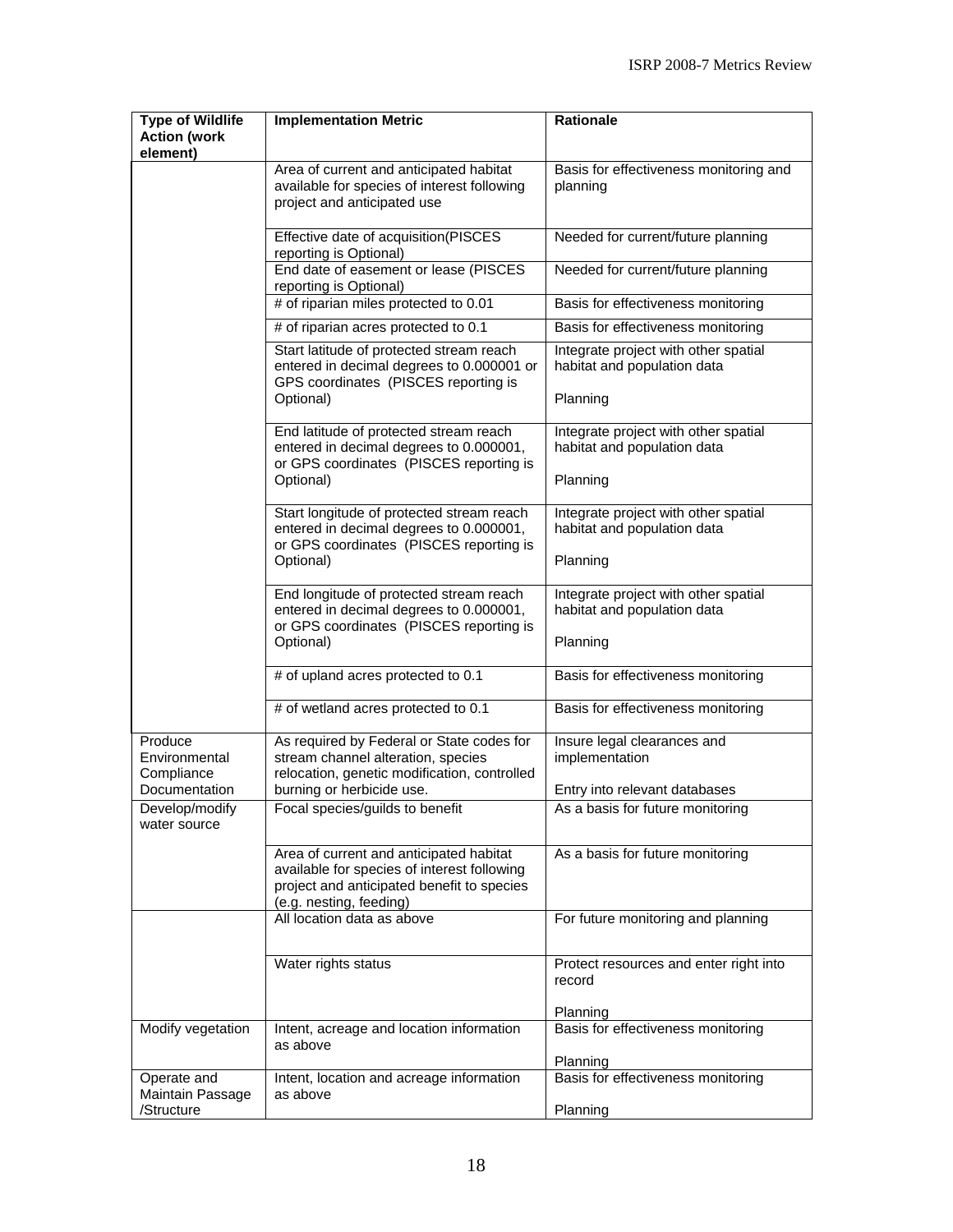<span id="page-20-0"></span>

| <b>Type of Wildlife</b><br><b>Action (work</b><br>element)                                              | <b>Implementation Metric</b>                                                                                                                      | <b>Rationale</b>                   |
|---------------------------------------------------------------------------------------------------------|---------------------------------------------------------------------------------------------------------------------------------------------------|------------------------------------|
| Introduce new<br>species,                                                                               | Intent, location and acreage information<br>as above. Number and source of                                                                        | Basis for effectiveness monitoring |
| individuals of a<br>species present or<br>new genetic<br>element within<br>species (plant or<br>animal) | individuals. Marking system. Population<br>size (and/or pop. genetic characteristics)<br>before and anticipated after project                     | Planning                           |
| Remove<br>individuals or                                                                                | Intent, location and acreage information<br>as above. Number, source and fate of                                                                  | Basis for effectiveness monitoring |
| populations                                                                                             | individuals removed. Marking system (if<br>used) Population size (and/or pop. genetic<br>characteristics) before and anticipated<br>after project | Planning                           |

#### *Effectiveness Monitoring Metrics*

There are two important situations to note regarding effectiveness monitoring of actions to benefit wildlife. First is the lag time before population level changes are usually apparent. Second, specific actions may only affect part of the habitat involved in a life stage or through the lifecycle of the target species, especially if the project is small in scope.

The time lag is one reason why indirect metrics or interim results such as number of acres of habitat restored are usually monitored instead of actual focal species population response. However, as a broader array of species is considered now than in the past, this may be less often the case. Populations of invertebrates, small mammals, and other species with short lifecycles may be easier to monitor than larger, longer lived game species. Time is still troublesome when most projects have a short lifespan during which even the most effective projects may yet to have had measurable effects on a population. An example would be controlling noxious weeds that compete with native vegetation needed for optimal nutritional support of early lactating herbivores. First, the weed must be successfully controlled, which can take several years, during which time desirable plants in the community may begin to respond. Several more good growing years may be needed until the plant community reaches the desired condition and could begin to impact herbivore condition. This sequence could easily take 10 years if all goes well. Bonneville has been able to offer longer funding periods than most sponsors. It is reasonable to fund monitoring beyond the action phase of a large or novel wildlife project. An alternative is to monitor "necessary but not sufficient" change – such as shifts in the plant community in the interim. Ideally, large scale population monitoring as discussed below would complement this level of monitoring. At some point, there should be a strong test of the hypothesis underlying the action. In the example above, it could be pre- and post-project fluid and tissue sampling of early lactating animals on the site or a comparable site from another study.